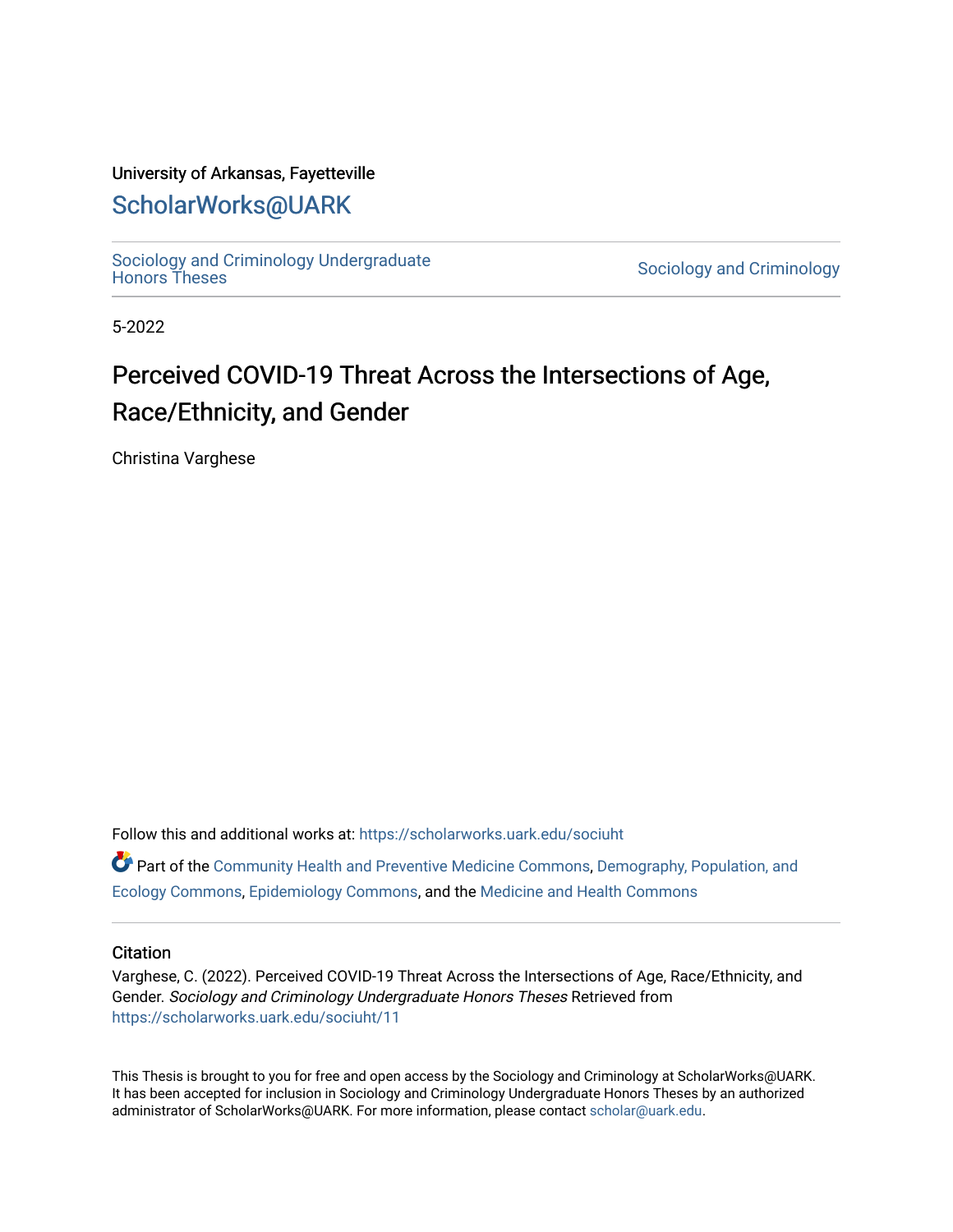# **Perceived COVID-19 Threat Across the Intersections of Age, Race/Ethnicity, and Gender**

An Honors Thesis submitted in partial fulfillment

of the requirements for Honors Studies in Sociology

By

Christina Varghese

Spring 2022

Sociology

J. William Fulbright College of Arts and Sciences

**The University of Arkansas**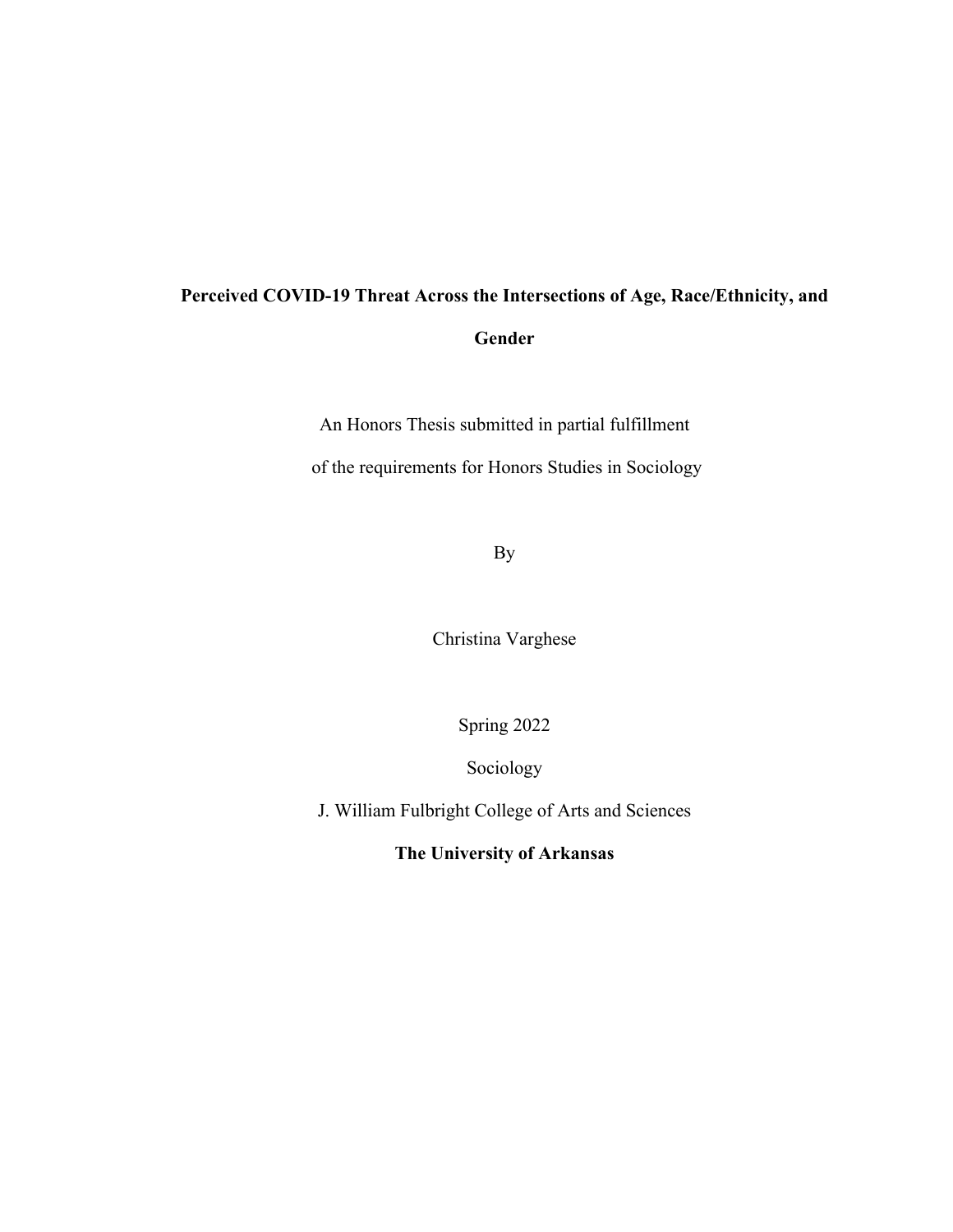#### ACKNOWLEDGEMENTS

Special thanks to my thesis director Dr. Brittany Hearne for her patience and guidance throughout the development of my research, to Dr. Lori Holyfield for encouraging my interest in sociology, and to Dr. Michael Niño, Dr. Trish Amason, and Dr. Ron Warren, for their willingness and availability to serve on my thesis committee. Special thanks to the Universtiy of Arkansas Honors College for supporting my research through the Honors College Research Grant.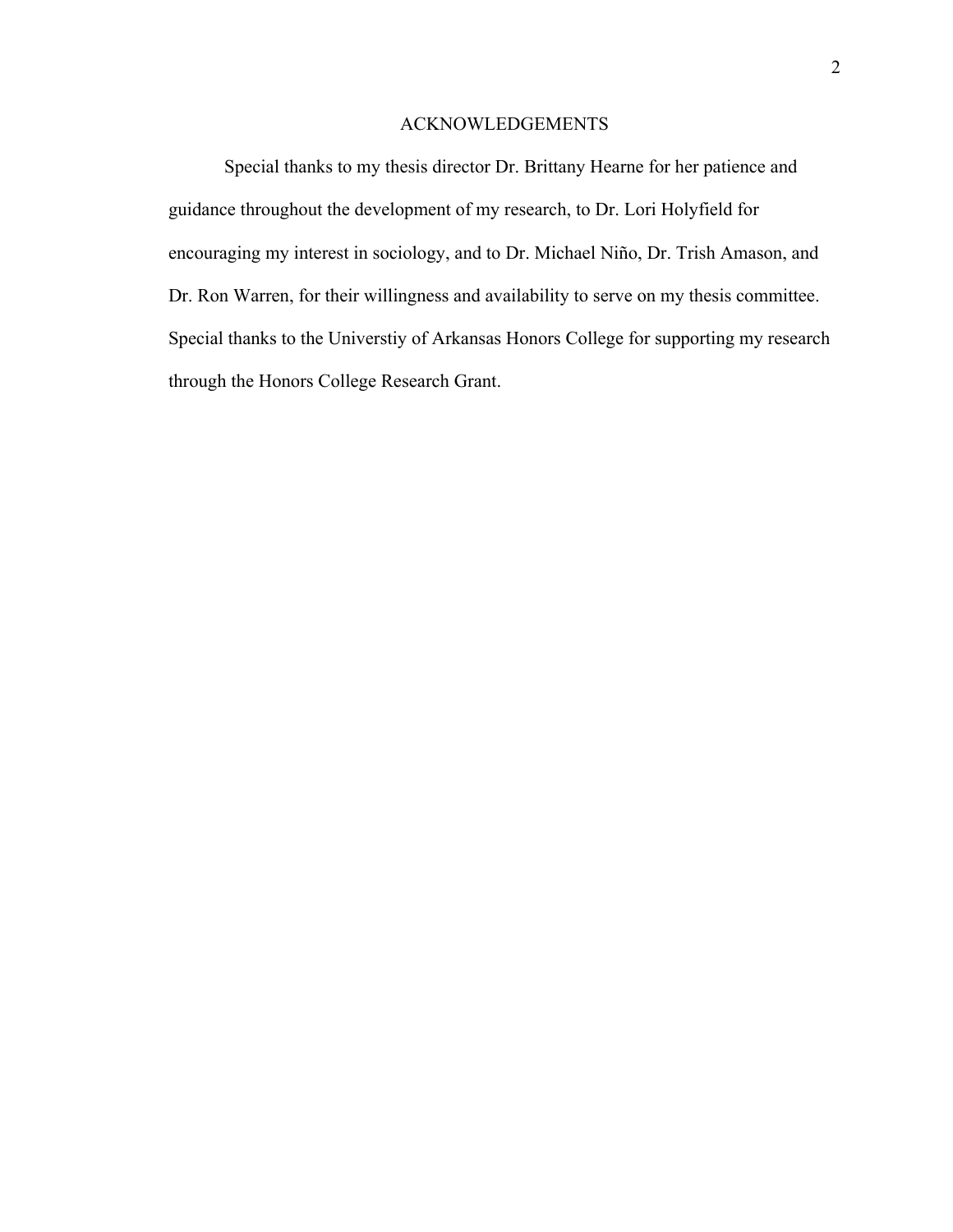### TABLE OF CONTENTS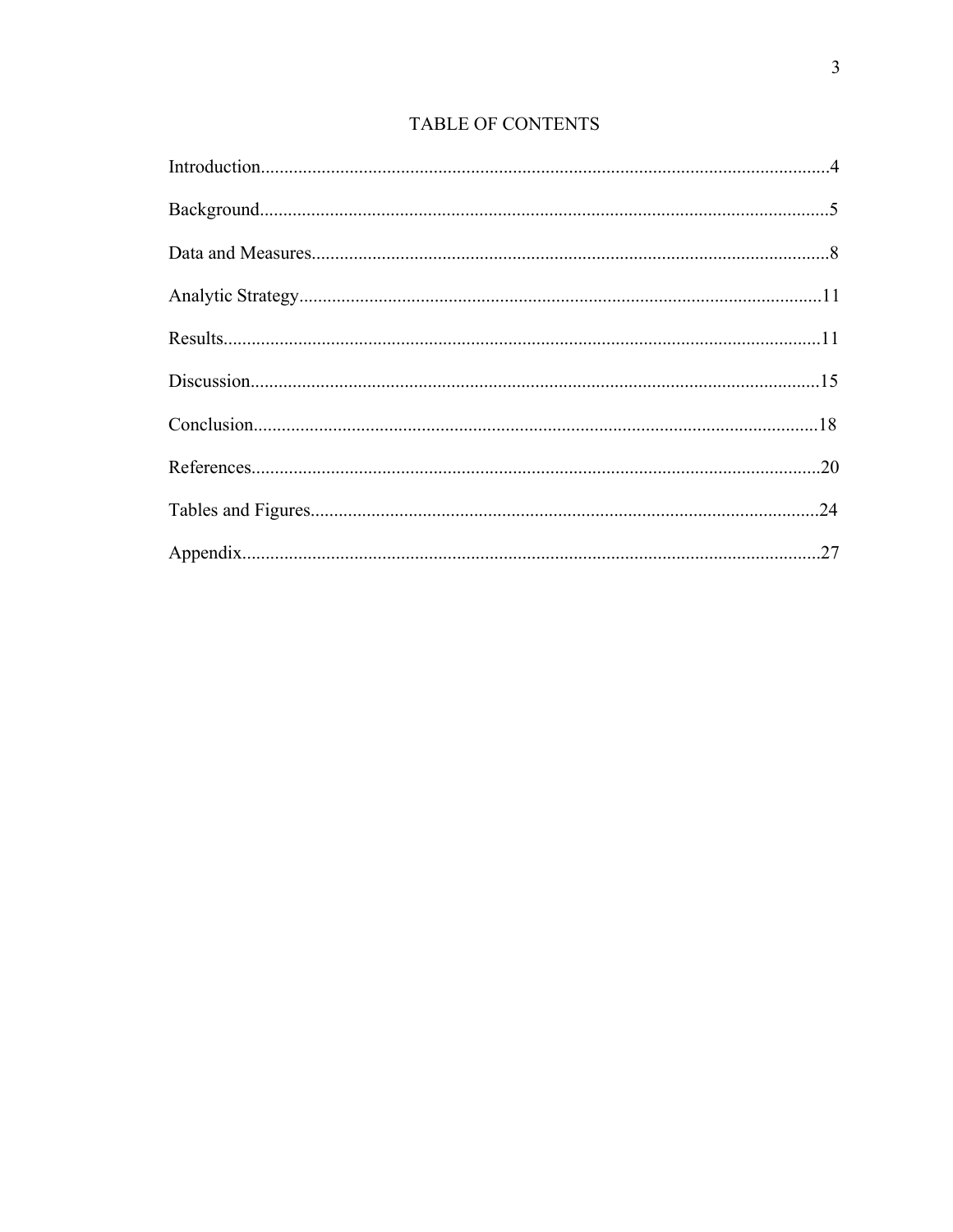#### **INTRODUCTION**

The onset of the novel coronavirus 2019 (COVID-19) pandemic caused large scale societal disruptions. In the context of general uncertainty related to COVID-19, various emergency measures were implemented to slow the spread of the disease, including quarantining, social distancing, and mask wearing. Little attention was given to understanding the perceived threat of the virus across the population. For instance, with the exception of political affiliation divisions (Bruine de Bruin and Bennett 2020; Cavillo et al. 2020), there is little research about whether perceived health threat due to COVID-19 differed across age, race/ethnicity, or gender. Further, the limited research that does exist focuses on perceived threat of COVID-19 to personal health, which leaves unanswered questions about perceived threat to population health. As the pandemic continues, and as patience with safety measures (e.g., masking) wanes, these same uncertainties about perceived threat due to COVID-19 remain.

In this study, using data collected in February 2021, I investigate the associations between perceived threat of COVID-19 for population health and age, race/ethnicity, and gender. I also examine the associations between perceived threat of COVID-19 for personal health and age, race/ethnicity, and gender. Given known disparities in infection and mortality that burdens older people, I analyze whether age moderates the associations between perceived threat and race/ethnicity and between perceived threat and gender.

Investigations of perceived threat at the intersection of age and race/ethnicity or age and gender provide a more precise view of which social groups perceived threats to health a year into the pandemic. Niño (2020) and his associates have published work examining how perceived threat of COVID-19 to health is associated with age,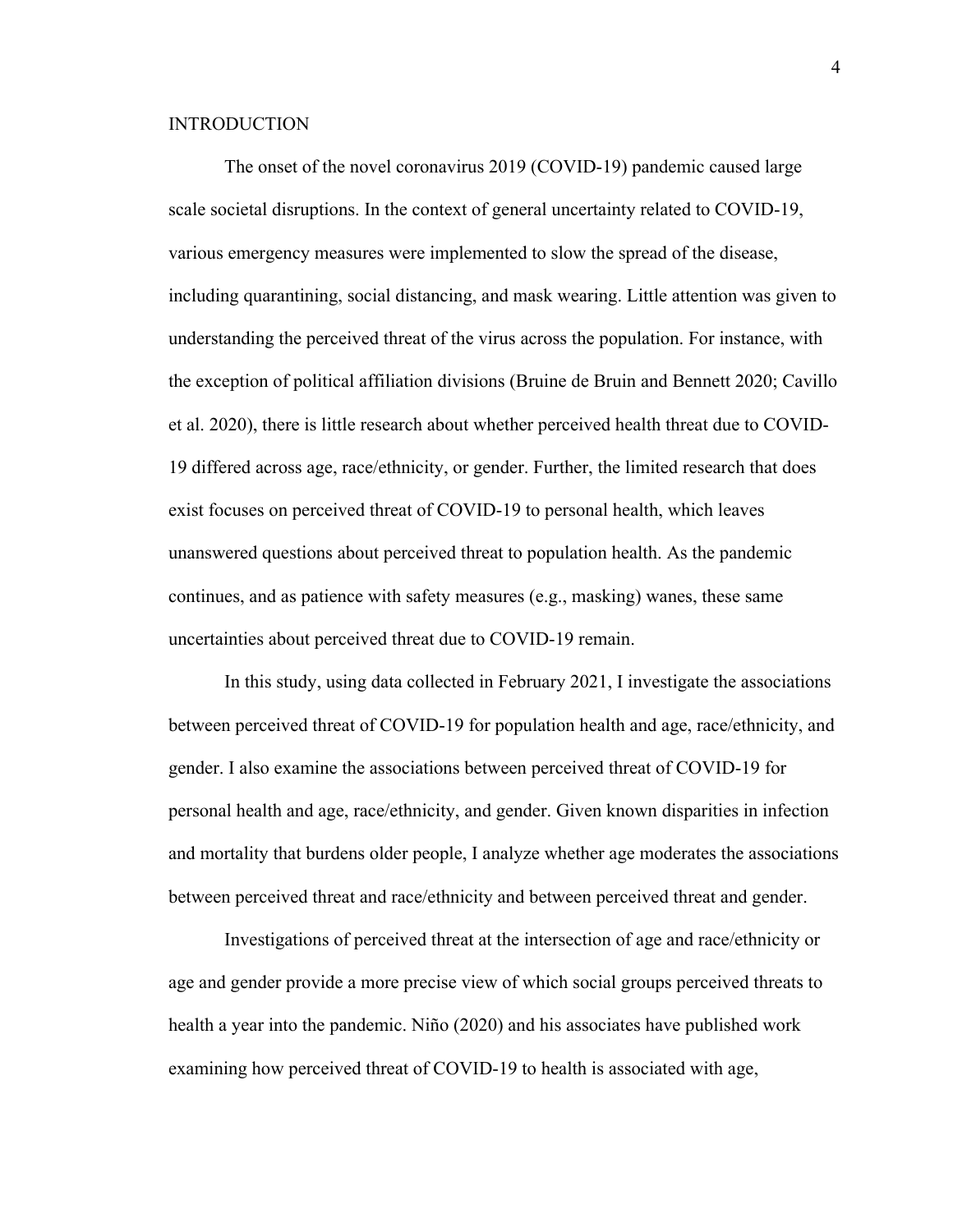race/ethnicity, and gender based on data collected in April 2020. In this study, I add to their research by examining more recent data and by examining how group intersections affect the results. This addition to the limited research on threat perception towards COVID-19 will also help to identify subgroups who may be at greater risk of negative mental health outcomes or who express undue optimism concerning their health risk. Further, developing an understanding of health risk perception during the COVID-19 pandemic will help communities and nations adequately prepare for predicted future pandemics.

#### BACKGROUND

#### *Perceived Threat*

The Encyclopedia of Health Communication defines perceived threat as "an individual's cognitive assessment of the likelihood a danger will affect them and how bad it will be if it does" (Thompson 2014: 1050). From this definition it is derived that threat is evaluated based on perceived susceptibility and the perceived severity of consequences (Thompson 2014). Several factors may impact one's perceived threat, including the immediacy of the threat, personal experiences, understanding of statistical principles, and engaging in risky behavior (Thompson 2014). Because threat perception plays a role in predicting preventative behaviors, unrealistic optimism may be linked to negative health outcomes, though studies have found mixed results concerning this association (Ferrer and Klein 2015). More pessimistic views are associated with fear and distress which may negatively impact the mental health of an individual (Ferrer and Klein 2015).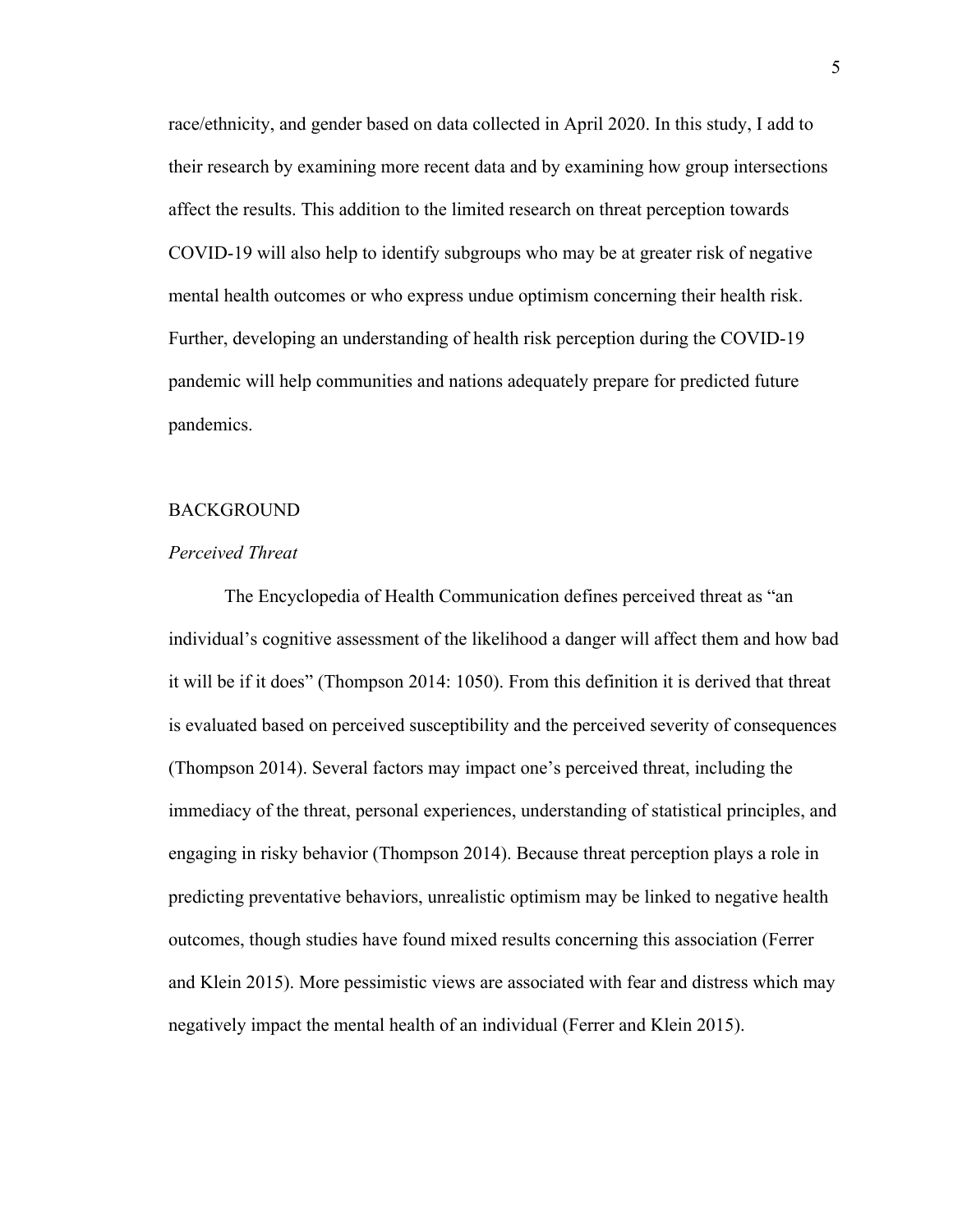Unfortunately, there are not any studies that provide in-depth analyses of differences between perceived personal threats and perceived population threat. Yet, it is plausible that in an individualistic society like in the United States, there were always greater perceived threats to self than perceived threats to the population. After a year into the pandemic, characterized by isolation and diminishing social ties, private interests were likely strengthened but concerns for the public were likely weakened. Further, in a racialized and gendered society, like in the United States, perceptions of threat to self will likely be greater among racial minority groups because of histories of medical racism and among women, a more risk adverse group. In this study, I distinguish between perceived population threat and perceived personal threat because differences in these two measures may shed light on social group differences in health and safety compliance as well as social group differences in personal and public health concerns.

#### *COVID-19 across age, race/ethnicity, and gender*

Since the beginning of the pandemic, the mortality rate for older adults  $($  > 65) due to COVID-19 infections was significantly higher than any other group. According to the CDC, over 80% of all deaths attributed to COVID-19 in 2020 were among adults ages 65 and up (Ahmad et al. 2021). Prior studies show that increased age is positively associated with higher threat perception, with those over the age of 65 significantly more likely to consider COVID-19 a major threat (Niño et al. 2020). In another study, younger adults (ages 18-49) experienced greater anxiety associated with perceived threat of COVID-19, while adults over the age of 50 experienced less psychological distress (Wilson, Lee, and Shook 2021). Yet, there is an absence of research examining the impact of age on threat perception when intersected with gender or race/ethnicity.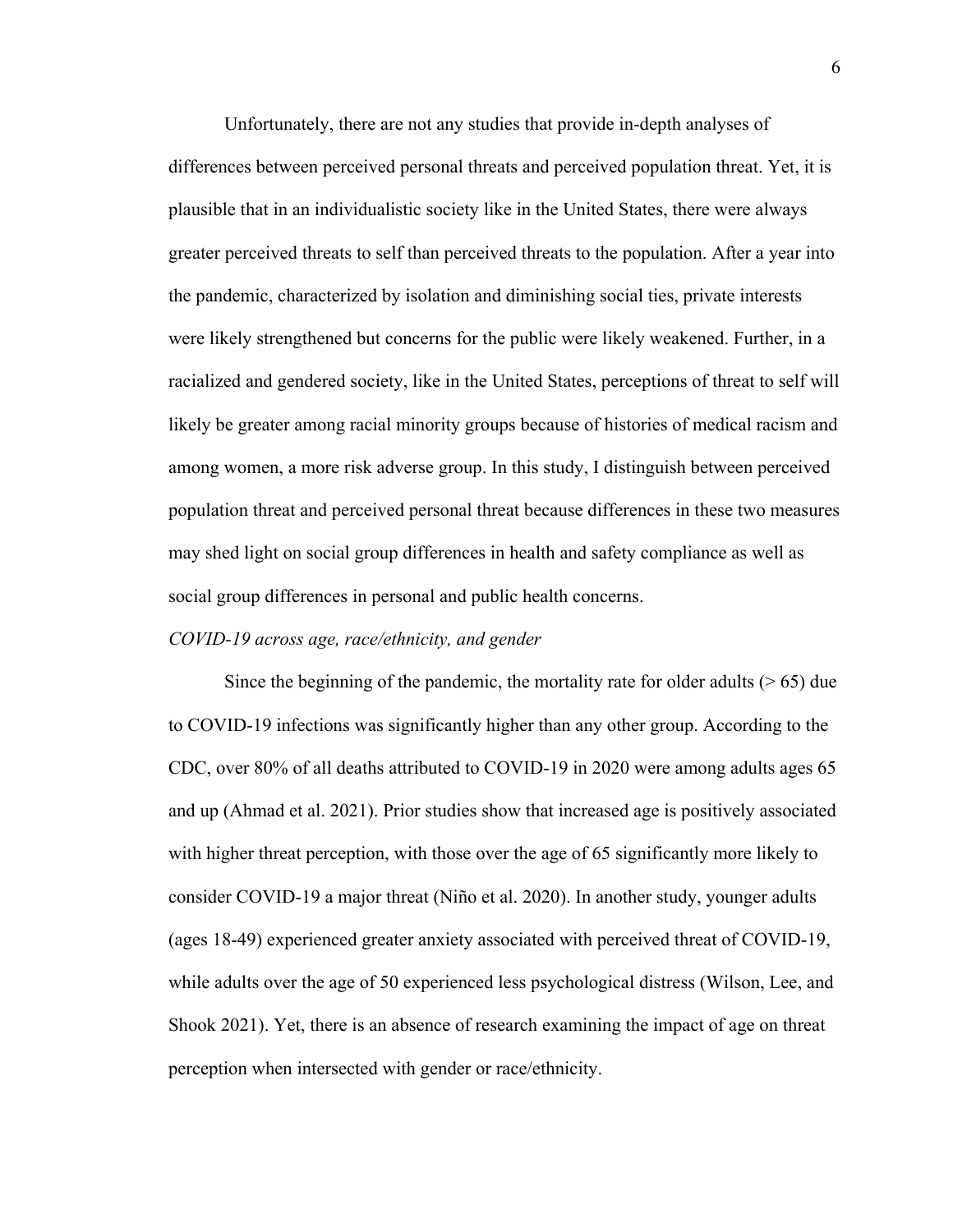Differences in threat perceptions have roots in lived experiences in which racial and ethnic minorities are often more susceptible than White people to illness, death, and other social misfortunes during large scale challenges such as the COVID-19 pandemic. Numerous studies have found that racial and ethnic minorities, especially Black and Hispanic communities, have been disproportionately impacted by the COVID-19 pandemic, representing more positive cases and higher morbidity and mortality rates (Hooper, Nápoles and Pérez-Stable 2020; Gold et al. 2020). Additionally, Black, Hispanic, and Asian populations face barriers to healthcare access that may cause these groups to be more fearful of illness and death during the COVID-19 pandemic (Cobb, Erving, and Byrd 2020; Moen, Pedtke, and Flood. 2020). There is limited literature discussing the impact of COVID-19 on Asian Americans. One study found that Asian Americans comprised only 3.6% of those who died due to COVID-19, but those data may be skewed due to undertesting early in the pandemic (Yan et al. 2021). Compared to other groups, hospitalized Asian Americans took the longest to seek medical care for COVID-19 and, one year into the pandemic, Asian Americans had a significantly higher case fatality compared to White people due to undertesting and reluctancy to seek care (Yan et al. 2021).

Previous studies related to gender differences throughout the COVID-19 pandemic have shown that women experience significantly more distress concerning the pandemic than men (Lewis and Duch 2021; Niño et al. 2020). One qualitative study performed throughout the spring and summer of 2020 found that men and women expressed similar levels of perceived risk concerning the COVID-19 pandemic, yet women expressed greater anxiety and concern about the effects of COVID-19 compared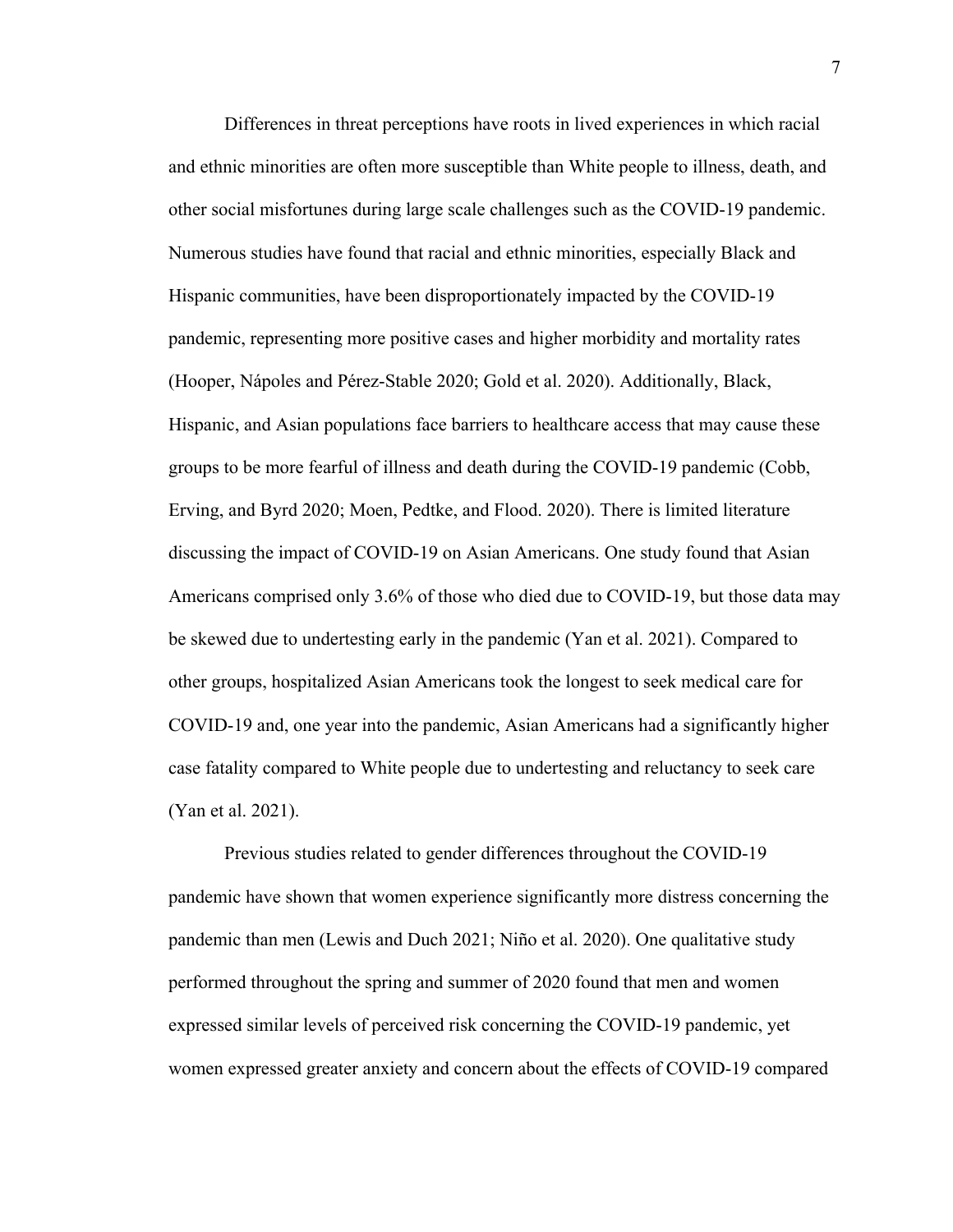to men (Umamaheswar and Tan 2020). This has been discussed in light of general trends in which women are the primary caretakers in a household. In other words, because caretakers often take responsibility for health and welfare of the household, they must consider the pandemic a serious risk (Umamaheswar and Tan 2020). Even when comparing men and women in caretaker roles, women experienced greater stress and more mental health concerns, suggesting there are other factors in effect (Wade et al. 2021). Gendered risk assessment might further explain the disparity as men are more likely to perceive less risk and therefore engage in riskier behavior (Lewis and Duch 2021). Also, an examination of gender roles within race/ethnicity has revealed further variations, as some groups of racial minority women expressed less psychological distress due to COVID-19 compared to White men (Hearne 2021), which may indicate variation in threat perception among subgroups.

While race/ethnicity, age, and gender have been explored separately as predictors of perceived threat due to the COVID-19 pandemic, very few researchers have considered whether these variables intersect in their associations with perceived threat. Investigating the variations of perceived threat due to COVID-19 at intersections of these variables may help to illuminate the social groups that require mental health assistance and preventative measure education. In this study, I examine whether age, race/ethnicity, and gender are associated with perceived threat due to COVID-19 toward population health and toward personal health. Moreover, I analyze whether age moderates the effects of race/ethnicity and gender for both outcomes.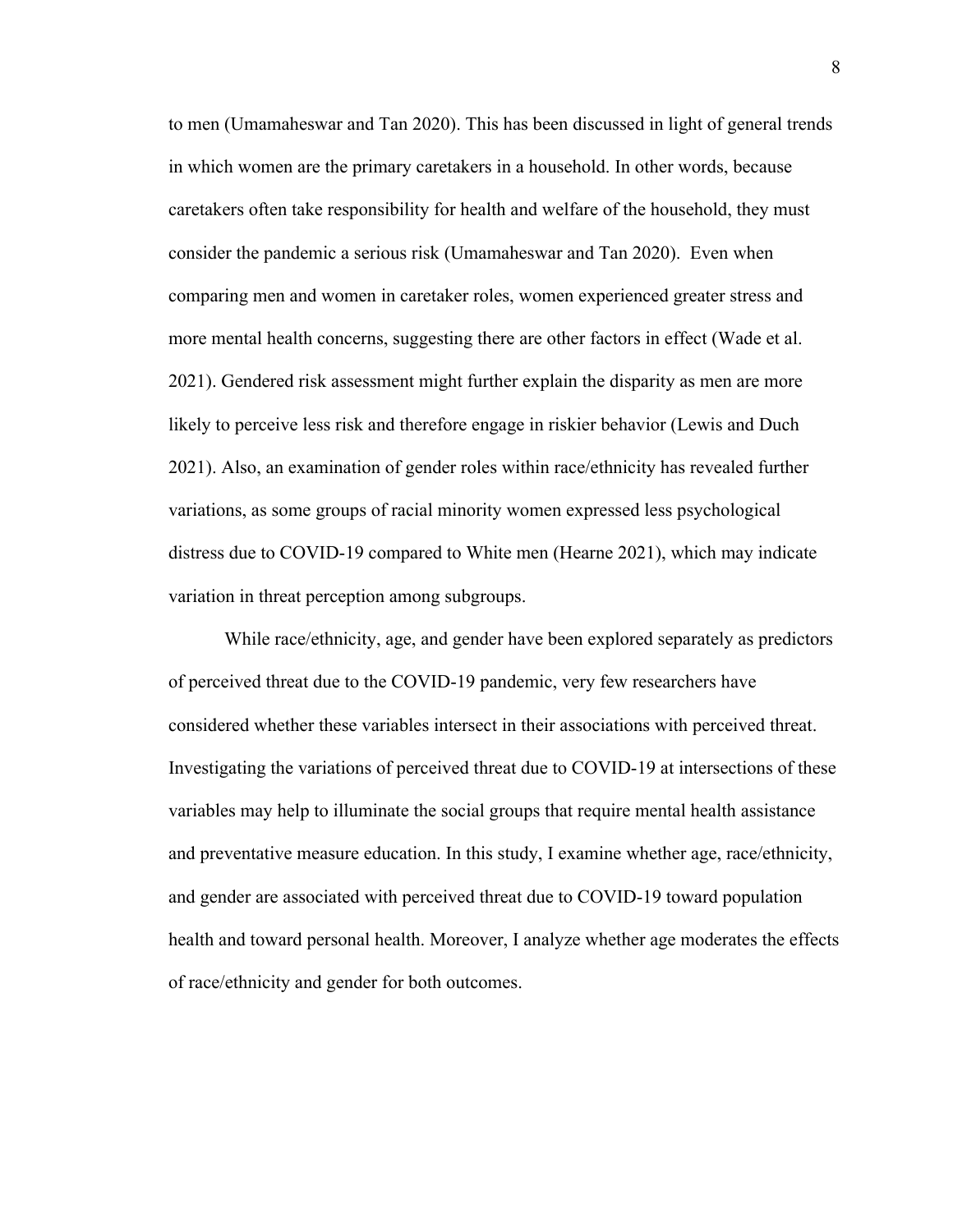#### DATA AND MEASURES

The data used in this study are taken from Wave 83 of the American Trends Panel (ATP), an ongoing, online, national, probability-based sample of United States adults managed by the Pew Research Center. Wave 83 responses were collected February 1-21, 2021. These data represent a recent nationally representative sample of public opinions related to the COVID-19 pandemic. There were 10,121 participants in the panel with a 74.7 percent response rate. After deleting cases with missing responses for any of the study variables, the analytic sample size was 9,069.

#### *Dependent Variables*

The dependent variables are perceived threat to personal and population health. Threat to population health was measured using the question "How much of a threat, if any, is the coronavirus outbreak for the health of the U.S. population as a whole?" Original responses included three categories: 'not a threat', 'a minor threat', and 'a major threat'. Threat to personal health was measured using the question "How much of a threat, if any, is the coronavirus outbreak for your personal health?" and included the same response categories: 'not a threat', a minor threat', and 'a major threat'. Following the lead of prior research in this area (Niño et al. 2020), and to ease the interpretation of results, both threat measures are included as binary outcomes: (0) not a threat/minor threat and (1) a major threat.

#### *Independent Variables*

Age was measured in four age range categories, and I assigned variable name to each category: Young Adult (18–29) (reference), Adult (30–49), Middle Age (50–64), and Older (65). Race/ethnicity was measured using a respondent's self-reported racial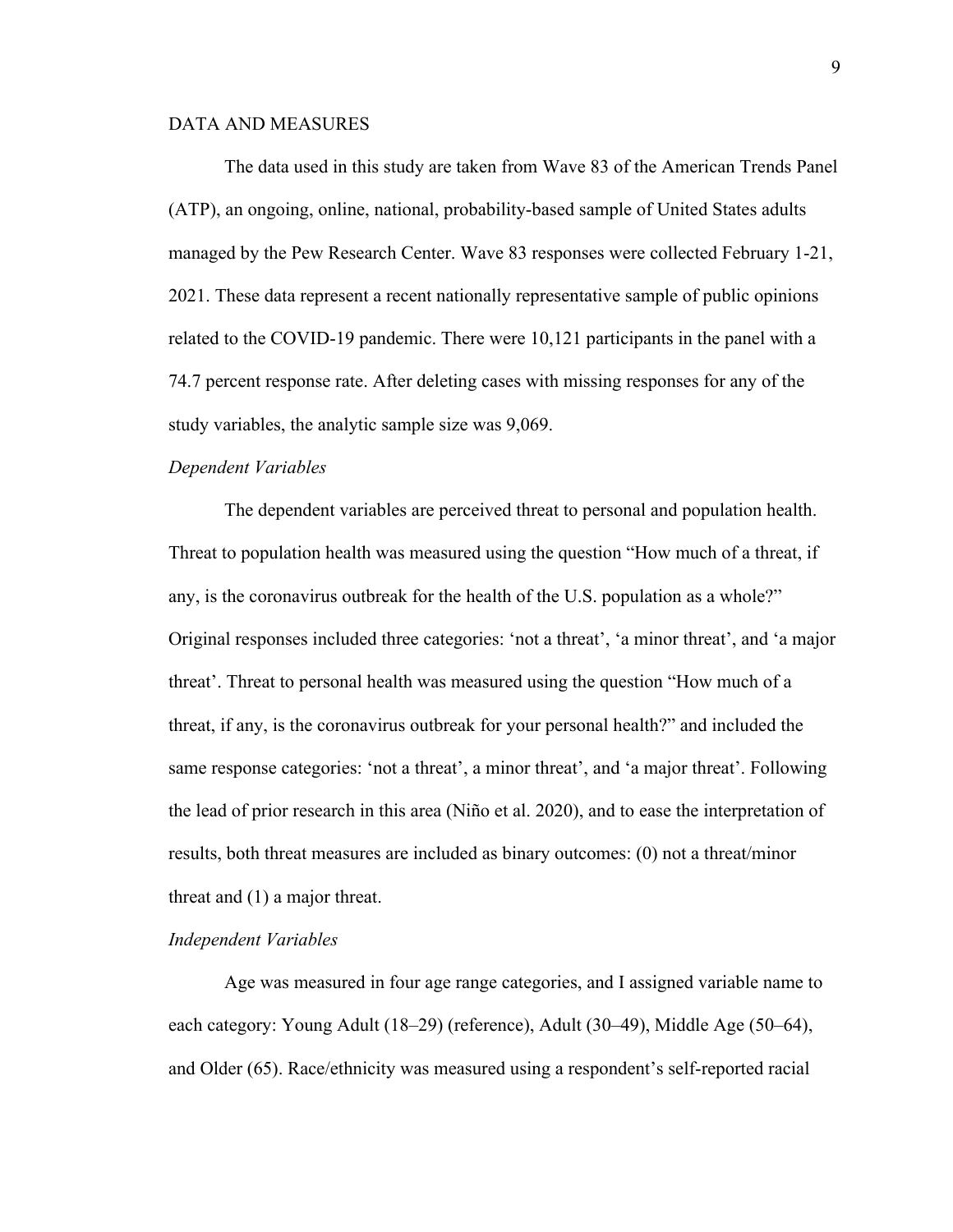and ethnic identity. The categories included White (reference), Black, Hispanic, and Other. In this study, the 'Other' category was disaggregated into Asian/Asian American, Mixed, and Other. I include Asian/Asian American in the analyses, but the Mixed and Other subsample sizes were too small to include. Gender was self-reported as male or female.

#### *Control Variables*

Covariates included in this study are education, political ideology, U.S. census region, household income, and metropolitan residency. Education level was originally measured as high school or less (reference), some college, college graduate or don't know/refused. Respondents who selected don't know/refused were coded out of the sample. Annual household income was recoded from nine options in the panel survey to three categories: less than \$40,000 (reference), \$40,000 to 80,000, or greater than \$80,000. Political ideology was self-reported as very conservative (reference), conservative, moderate, liberal, or very liberal. U.S. census region was taken from respondents' zip codes and categorized as Northeast (reference), Midwest, South, or West. Metropolitan residency was determined by the ATP using FIPS metropolitan indicators to determine non-urban (reference) or urban residency.

These control variables were included as they may impact perceived disease susceptibility. Higher educational attainment has been associated with higher levels of stress and anxiety during the COVID-19 pandemic possibly due to greater selfawareness, which may in turn impact perceived threat (Salari et al. 2020). Previous research has shown that those who identify with the liberal Democratic political party consider the pandemic to be a greater health risk and place greater importance on social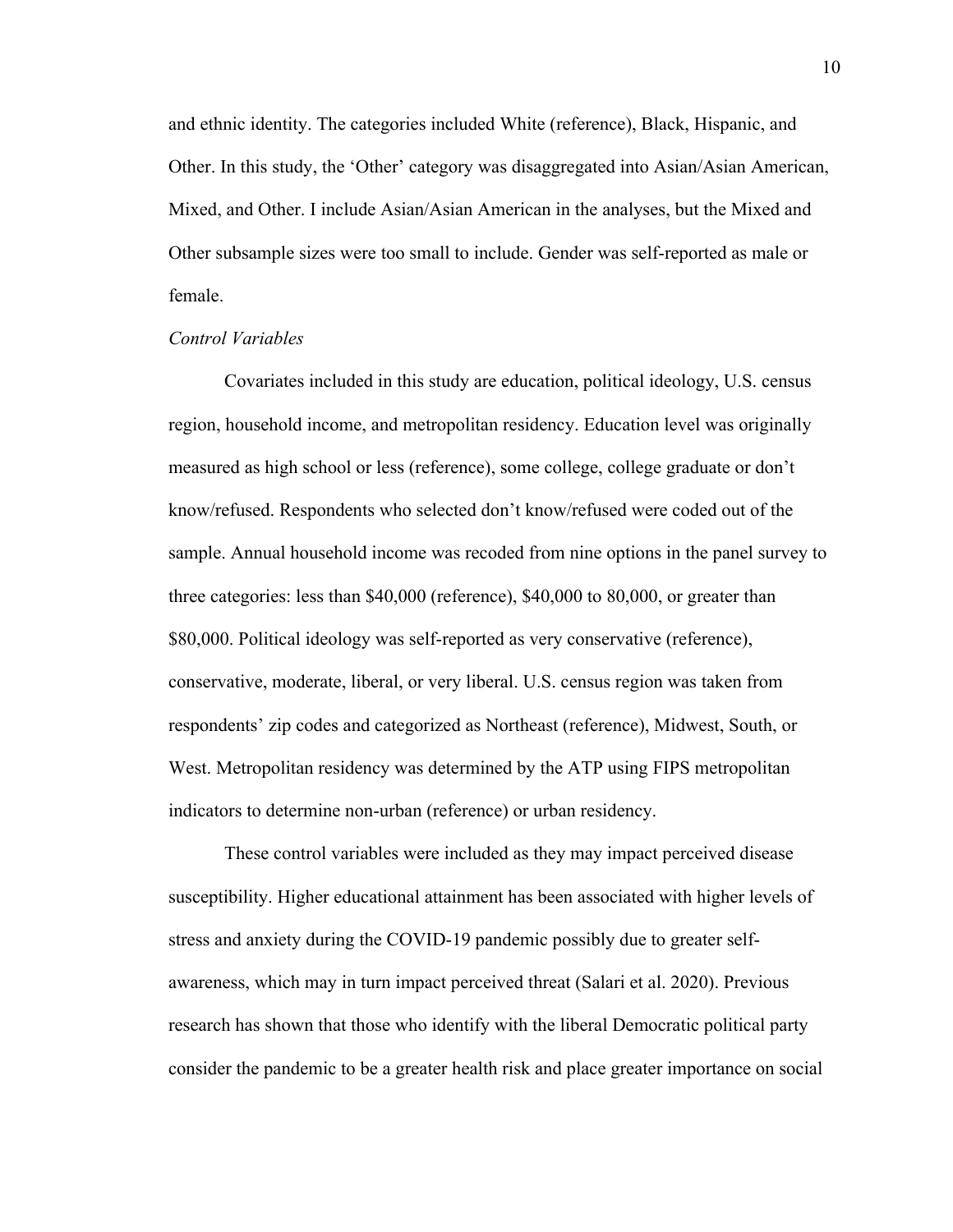distancing in comparison to those who identify as Republican (Allcott et al. 2020). Region impacted anxiety and psychological distress based on higher spikes of cases through the course of the pandemic (Wu, Walkover, and Zhang 2021). Income plays an important role in predicting mental health and personal risk perception during COVID-19, as low-income groups, which often overlap with disadvantaged racial minorities, are faced with greater stress and financial instability (Purtle 2020). Metropolitan residency, which tends to overrepresent racial minorities and lower income households, can reduce ability to socially distance and work from home (Hooper et al. 2020; Yang, Choi, and Sun 2021).

#### ANALYTIC STRATEGY

In this study age, race/ethnicity, and gender are used to estimate perceived major threat to personal health and population health, controlling for education level, political ideology, U.S. census region, household income, and metropolitan residency. All analyses were completed using SAS 9.4. I began by estimating descriptive statistics. Descriptive statistics (proportions) are reported in Table 1.

Logistic regression analyses were completed to assess the log-odds of perceived major threat to both population health and personal health. The first model for both outcomes estimate how age, race/ethnicity, gender, and the control variables are *on average* associated with perceived major threat to population health (Model 1A) and personal health (Model 1B). The next model for both outcomes include the interaction between age and race/ethnicity. The last model for both outcomes include the interaction between age and gender. Predicted probabilities of perceived major threat to personal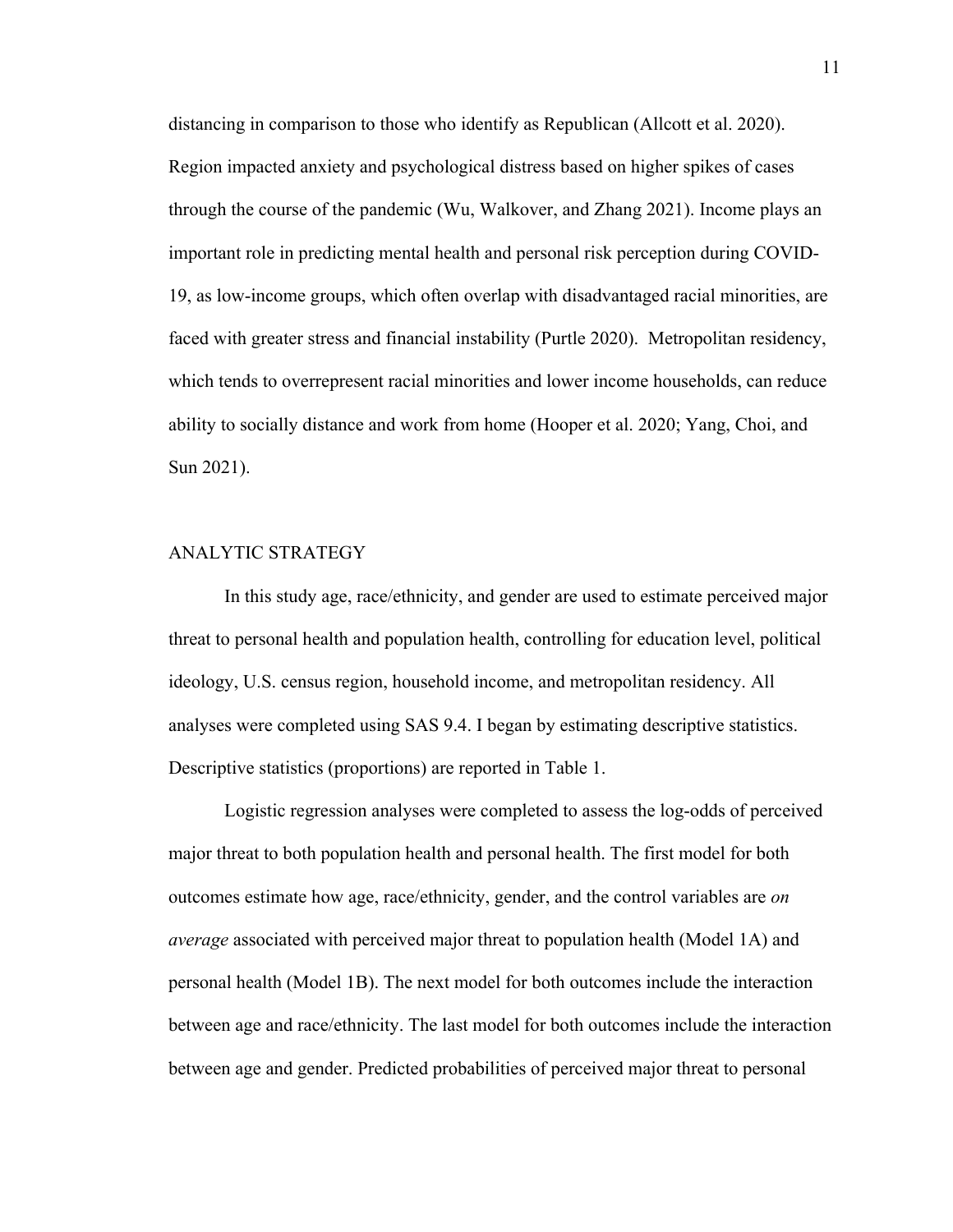health across age and race/ethnicity were estimated and are shown graphically in Figure 1. The cell sizes for age by race/ethnicity and age by gender are reported in Appendix A.

#### RESULTS

#### *Descriptive Statistics*

Table 1 presents descriptive statistics. About two-thirds (68%) of respondents perceived COVID-19 to be a major threat to personal health, while only about one-third (34%) of respondents perceived COVID-19 to be a major threat to population health. The majority of respondents were 30-49 year old adults (33%) followed by the 50-64 year old middle age (30%) respondents, 65+ older (27%) respondents, and 18-29 year old young adults (9%). The vast majority of respondents were White (70%) followed by Hispanic (17%), Black (9%), and Asian (4%). Females were 54 percent of the sample compared to 46 percent male respondents. Additionally, most respondents lived in urban areas (88%), lived in the South (40%), had graduated from college (56%), reported high household income (42%), and reported a moderate political ideology (37%).

#### *Multivariate Analyses*

Multivariate analyses show that the independent variables age, race/ethnicity, and gender had statistically significant associations with perceived major threat of COVID-19 for both population and personal health.

Results for perceived major threat to population health are shown in Table 2, Model 1A. Compared to White people, Black  $(b = .84, p < .001)$ , Hispanic  $(b = .78, p$  $\leq$ .001), and Asian ( $b = .83$ ,  $p \leq$ .001) people had greater log-odds of perceiving major threat of COVID-19 toward population health. Compared to males, females ( $b = .21$ ,  $p$ )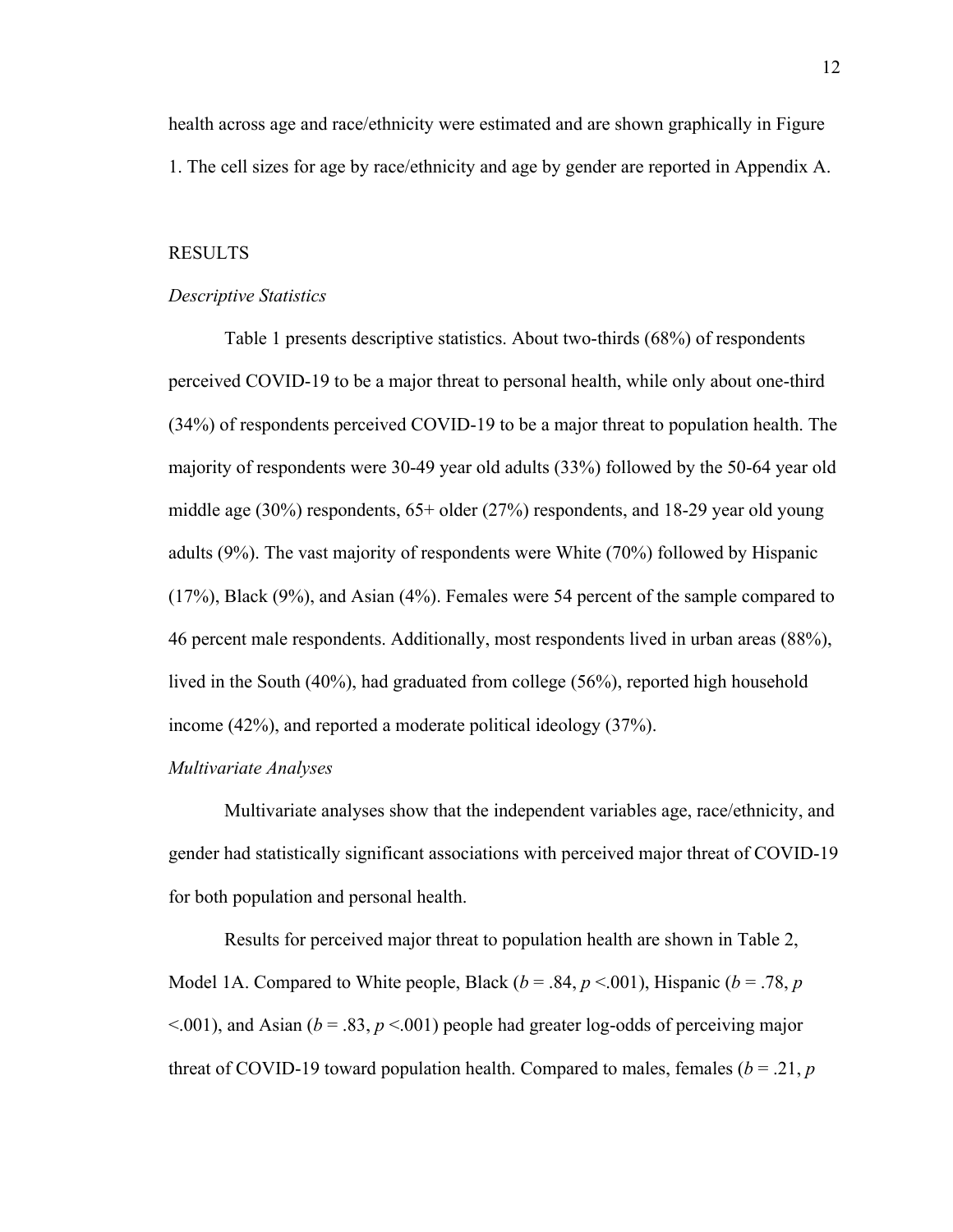<.05) also had higher log-odds of perceiving COVID-19 as a major threat to population health. On average, adult (30-49) (*b* = .71, *p* <.001), middle age (50-64) (*b* = 1.16, *p*  $\leq$ .001), and older (65+) ( $b = 1.54$ ,  $p \leq$ .001) people had higher log-odds of perceiving COVID-19 as a major threat to population health compared to young adults (18-29).

In addition, several of the control variables were statistically associated with perceived threat of COVID-19 to population health (Table 2, Model 1A). Compared to the people in the Northeast region, people in the Midwest  $(b = -.32, p < .05)$  had lower log-odds of perceiving COVID-19 as a major threat toward population health. Both middle ( $b = -0.21$ ,  $p < 0.05$ ) and high ( $b = -0.50$ ,  $p < 0.001$ ) income respondents had lower log odds of perceiving COVID-19 as a major threat toward population health when compared to low-income respondents. Compared to very conservative respondents, Moderate  $(b =$ .85,  $p < .01$ ), liberal ( $b = .96$ ,  $p < .01$ ), and very liberal ( $b = 1.02$ ,  $p < .01$ ) respondents all had higher log-odds of perceiving COVID-19 as a major threat to population health.

Perceived major threat to personal health is shown in Table 2, Model 1B. Black (*b* = .89, *p* <.001), Hispanic (*b* = .74, *p* <.001), and Asian (*b* = 1.08, *p* <.001) people had greater log-odds of perceiving COVID-19 as a major threat toward personal health compared to White people. Females had higher log-odds of perceiving COVID-19 as a major threat to personal health ( $b = .32$ ,  $p < .001$ ) compared to males. Middle age (50-64)  $(b = .44, p < .01)$  and older  $(65+)$   $(b = .88, p < .001)$  people had greater log-odds of perceiving major threat of COVID-19 to personal health compared to young adults (18- 29).

Control variables for perceived major threat to personal health are also included in Table 2, Model 1B. People in the Midwest  $(b = -0.30, p \le 0.01)$  showed significantly lower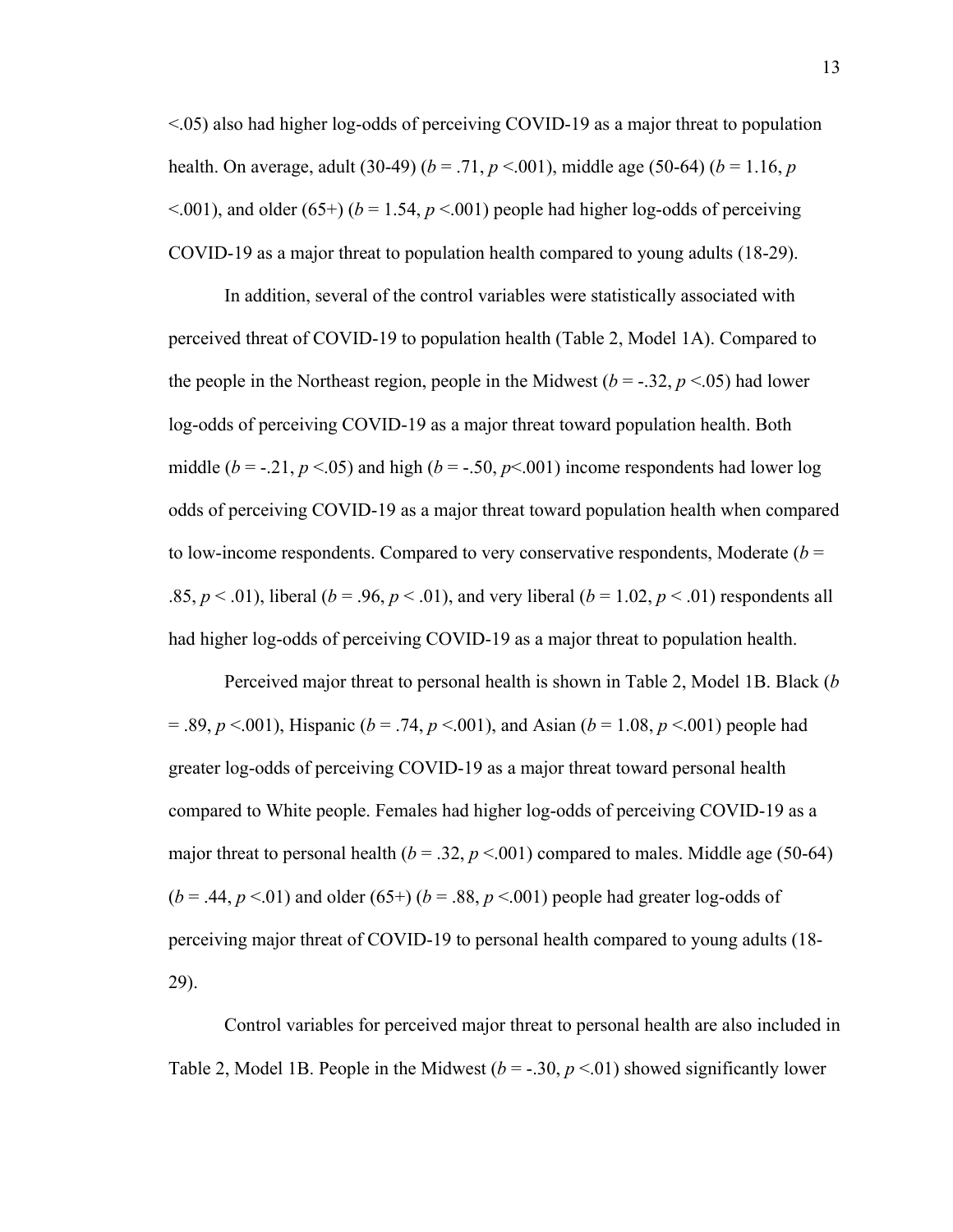log-odds of perceiving COVID-19 as a major threat to personal health compared to respondents in the Northeast. High income people  $(b = -0.49, p < 0.001)$  had lower log-odds of perceiving COVID-19 as a major threat to personal health when compared to lowincome people. Those who completed a college degree ( $b = .27$ ,  $p < .05$ ) had higher logodds of perceiving major threat of COVID-19 to personal health when compared to those with a high school education or less. Urban residents ( $b = .32$ ,  $p < .01$ ) had higher logodds of perceiving major threat of COVID-19 to personal health when compared to nonurban residents. Compared to very conservative respondents, conservative ( $b = 0.33$ ,  $p <$ .001), moderate ( $b = 1.30, p < .001$ ), liberal ( $b = 2.26, p < .001$ ), and very liberal ( $b =$ 2.48,  $p < .001$ ) respondents all had higher log-odds perceiving COVID-19 as a major threat to personal health.

#### *Interactions*

Interaction effects were estimated for both outcomes. The interactions between age and race/ethnicity (Table 2, Model 2A) or between age and gender (Table 2, Model 3A) had no statistically significant association with perceived major threat of COVID-19 to population health.

Interactions between age and race/ethnicity for perceived major threat of COVID-19 to personal health for are shown in Table 2, Model 2B. Only the interaction between adult (30-49) and Asian was statistically significant ( $b = -1.48$ ,  $p < .05$ ). Rather than similar perceptions of major threat to personal health due to COVID-19 for adults (30-49) and young adults (18-29), as is generally the case for the other race/ethnic groups, among Asians and Asian Americans, young adults (18-29) had higher log-odds of perceiving COVID-19 as a threat to personal health than adults (30-49). I graphed the predicted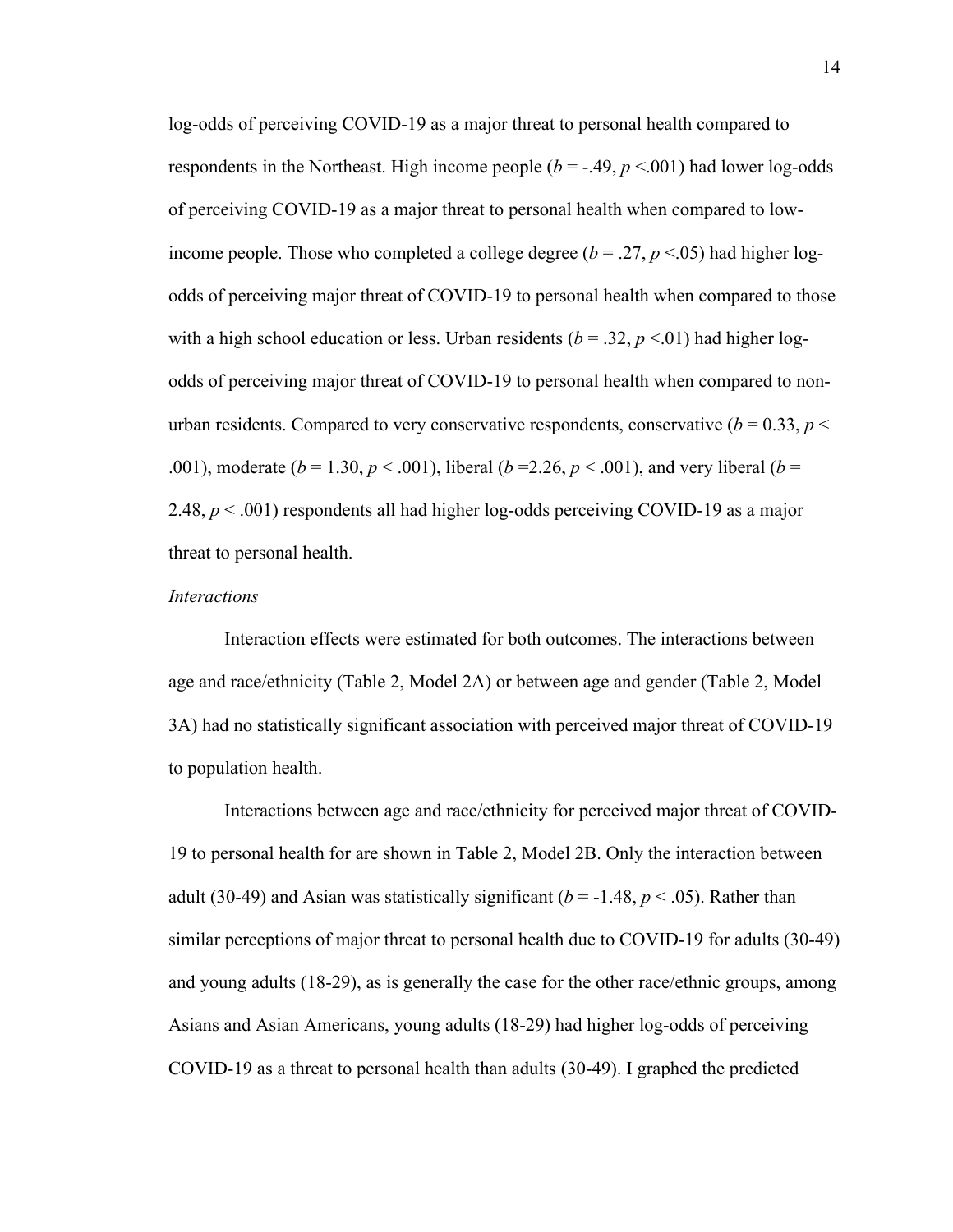probabilities for ease of interpretation of the interaction effects (see Figure 1). The interactions between age and gender were not significantly associated with perceived major threat of COVID-19 to personal health (Table 2, Model 3B).

#### **DISCUSSION**

The goals of this study were to estimate the effect of age, race/ethnicity, and gender on the perception of COVID-19 as a major threat to population health and personal health. To accomplish this, I estimated logistic regression models in which perceived threat was regressed on age, race/ethnicity, and gender. In the model for population health, as age increased so did the log-odds of perceiving COVID-19 as a major threat to population health. Compared to Whites, Black, Hispanic, and Asian people had higher log-odds of perceiving COVID-19 as a major threat to population health. Compared to males, females had higher log-odds of perceiving COVID-19 as a major threat to population health. In the model for personal health, there were significant interactions between age and race/ethnicity, but no significant interactions between age and gender. The statistically significant interactions between race/ethnicity and age highlighted the heightened log-odds for perceived major threats to personal health due to COVID-19 among Asian young adults.

The increased log-odds of perceiving major threat to population health as age increases is as expected; since the early stages of the COVID-19 pandemic, greater age has been heavily associated with greater risk of severe illness (CDC 2020). Additionally, the Pew Research Center found that following the news more closely is associated with perceiving COVID-19 as a greater threat. It reported that more adults (30-49) (54%),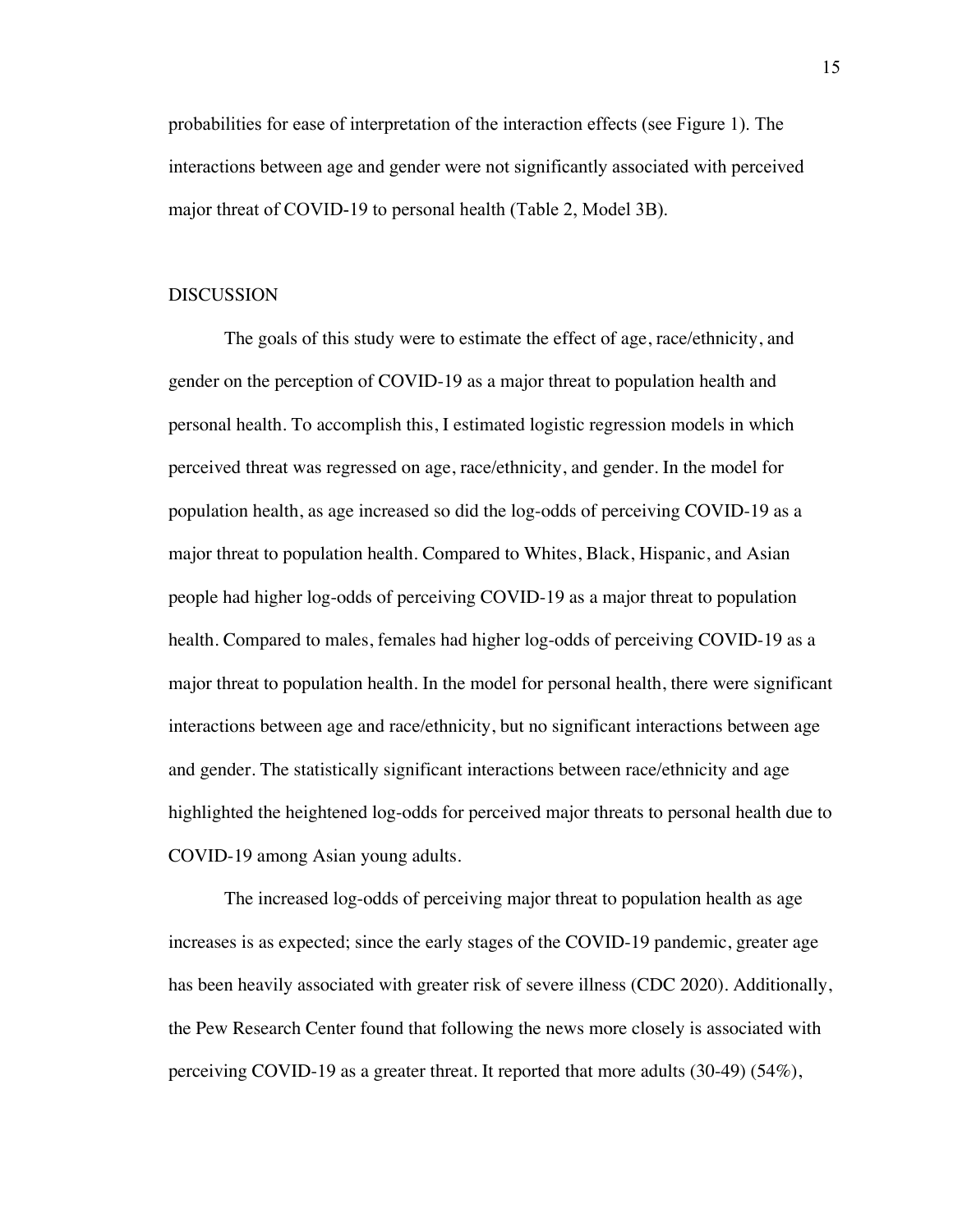middle-aged adults  $(50-64)$   $(63\%)$ , and older adults  $(65+)$   $(69\%)$  followed COVID-19 news very closely in late March 2020 compared to young adults (18-29) (42%) (Pew Research Center 2020). The impact of following the news closely may also contribute to the rise in threat perception as age increases. The higher threat perception among Blacks, Hispanics, and Asians also aligns with the disproportionate mortality and morbidity rates among minority groups (Hooper et al. 2020; Gold et al. 2020; Yan et al. 2021).

Additionally, because minority and ethnic groups often live in isolated communities, either in solidarity or due to residential segregation, these minorities may be more likely to see the negative impacts of COVID-19 more frequently that white populations (Yang et al. 2021). The higher log-odds of females perceiving COVID-19 as a major threat to population health, may be explained by the predominantly female role of caretaker in the household, which creates a sense of responsibility for the health and wellbeing of household members (Umamaheswar and Tan 2020). Previous findings that females have experienced higher levels of anxiety and psychological distress during the pandemic compared to men may also be associated with females' increased perception of threat to population health (Wade et al. 2021).

For perceived major threat to personal health, the significant interactions between age and race/ethnicity suggest the need for more nuanced interpretations of results. Among the interactions effects examined, only the interaction between adult and Asian yielded statistically significant results. Among Asian Americans, adults had lower logodds of perceiving COVID-19 as a major threat to personal health compared to young adults. This differs from the patterns among Whites, Blacks, and Hispanics who all saw an increase in log-odds of perceived major threat from young adults to adults. This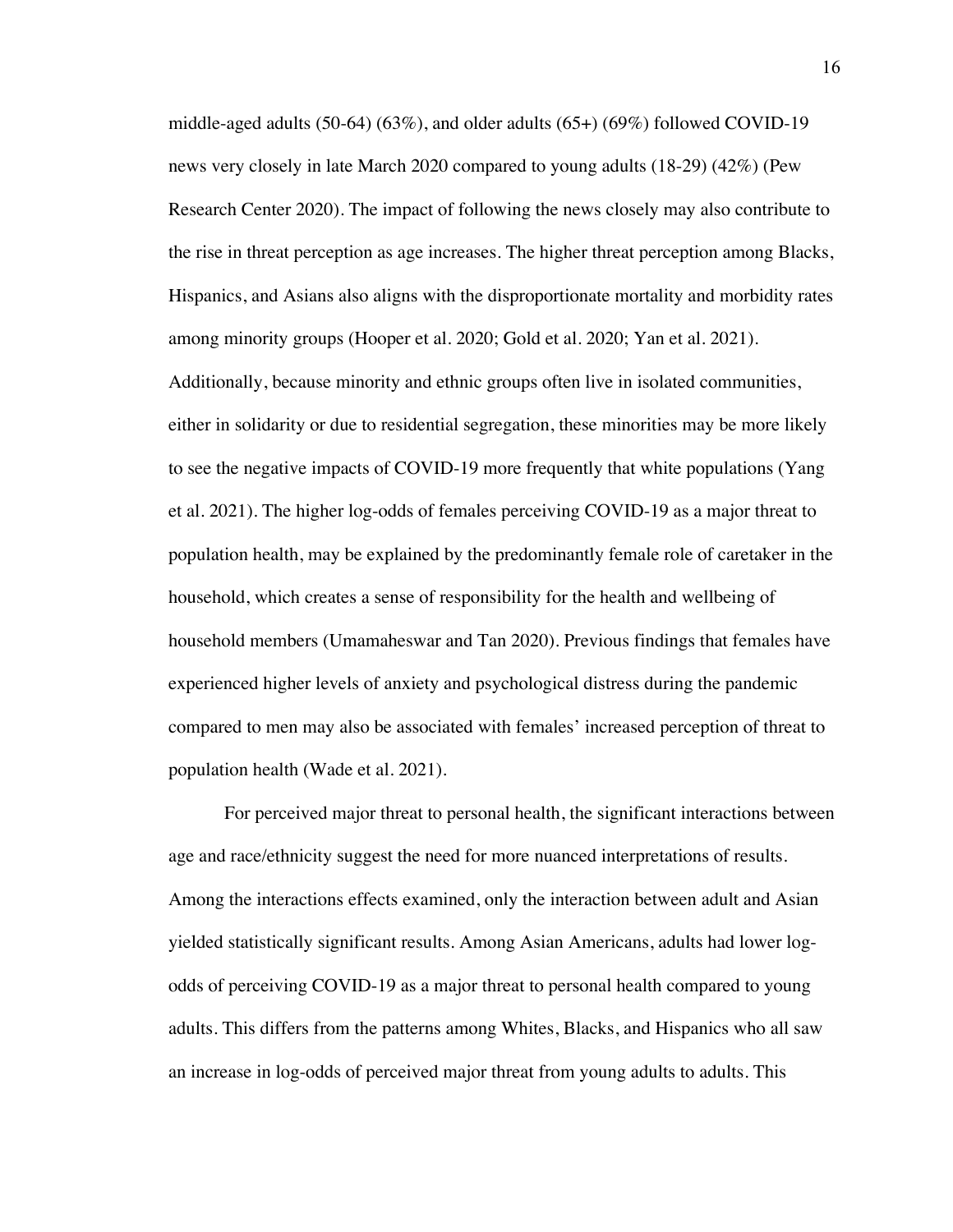discrepancy could be attributed to closer relations among Asian young adults with contacts in and around China, where the pandemic originated, or it may be related to discrimination experienced by young adult Asian Americans in relation to COVID-19. A previously published study, which found that Asian and young adult status were correlated with higher COVID-19 related anxiety, speculated that the higher perceived threat may be related to members of the sample having family living in higher risk areas of China and the surrounding regions (Lee 2020). Many Asian Americans experienced greater racial discrimination early in the pandemic due to the association of COVID-19 with Wuhan, China. The combination of discrimination and personal relationships may have contributed to the increased threat perception of young adult Asians, but more research on this topic is necessary.

The main effects within the interaction model for age and race/ethnicity also showed that Hispanic young adults had higher log-odds of perceiving COVID-19 as a major threat to personal health compared to White young adults. One possible explanation of this difference is that young adult Hispanics experienced greater risk of exposure due to worker policies. Work from home positions were typically associated with higher paying salary jobs, while essential workers in lower paying infrastructure jobs were forced to work in person at higher risk of exposure to COVID-19 (Raine et al. 2020). The lower education levels in the Hispanic population may have contributed toward more Hispanics occupying "essential" positions at higher risk of exposure (Raine et al. 2020), especially among young adults just entering the work force. With respect to the other interaction analyses, no significant interactions effects were found between age and gender. Finally, it is important to note that patterns for whites and blacks were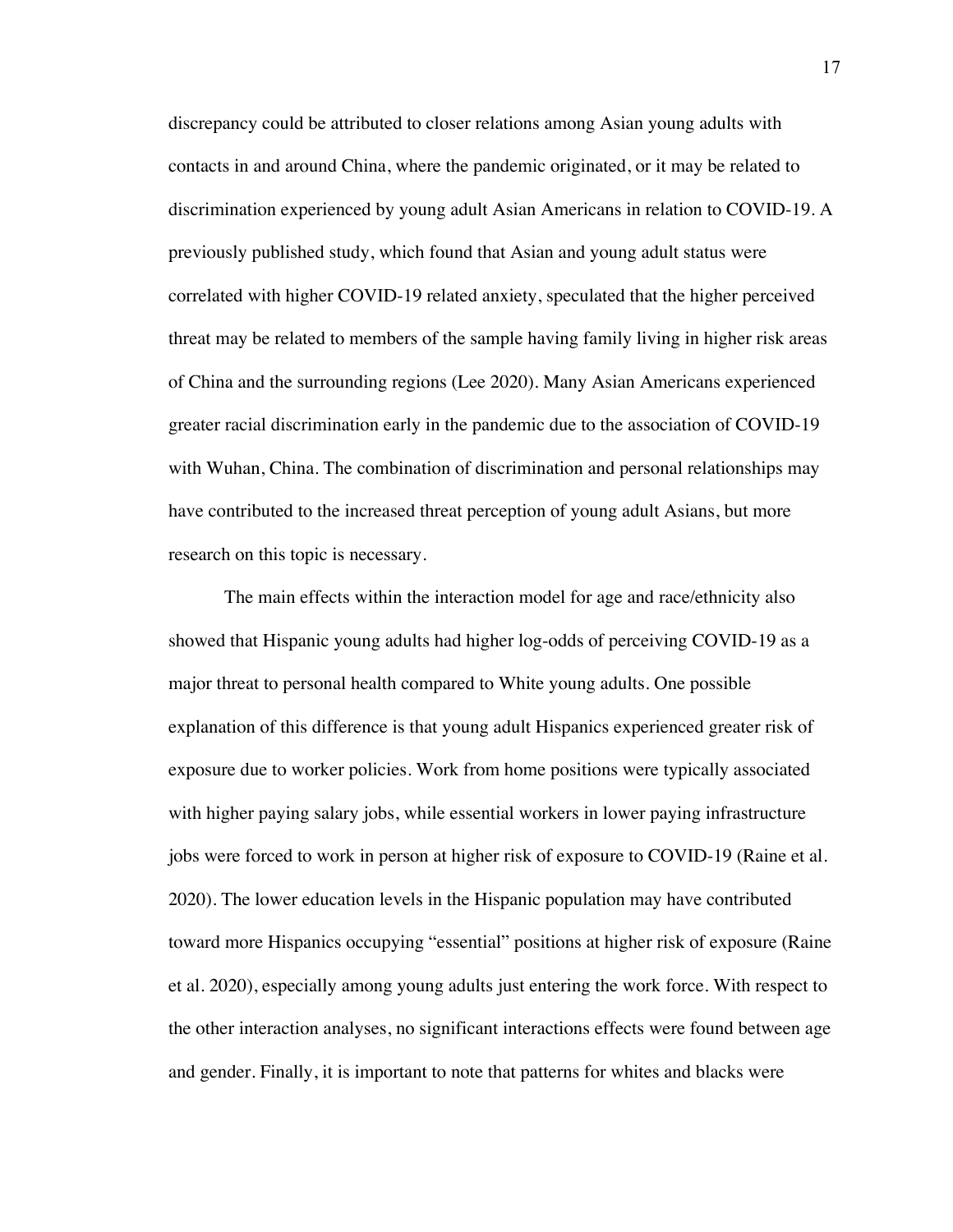similar across age which was largely unexpected given the disproportionately high infection and death rates among black people.

#### **CONCLUSION**

The findings of this study show that, for the most part, perceived major threat to population health and personal health were greater among some socially disadvantaged groups based on age, race/ethnicity, and gender. These findings are more straightforward for population health, but nuances emerge in estimating perceived major threat to personal health due to COVID-19. The examination of interaction effects for perceived major threat for both outcomes helps to fill a gap in the limited empirical COVID-19 research. Highlighting the groups which are more or less likely to perceive major threat to health due to COVID-19 creates a foundation to care for the associated physical and mental health needs.

There are, however, some limitations to this study. The cross-sectional design of this study prevents the establishment of any cause-and-effect relationships. Future research may benefit from using a longitudinal panel in order to better determine cause and effect. Small sample sizes of the subgroups may have limited the findings as well. Using larger or more diverse samples in the future may yield additional significant results. While this study highlights the associations between social status and perceived threat, it cannot fully explain the reasons threat perceptions differ. Future research can use this study as a baseline to examine in detail how the characteristics of each group affects threat perception.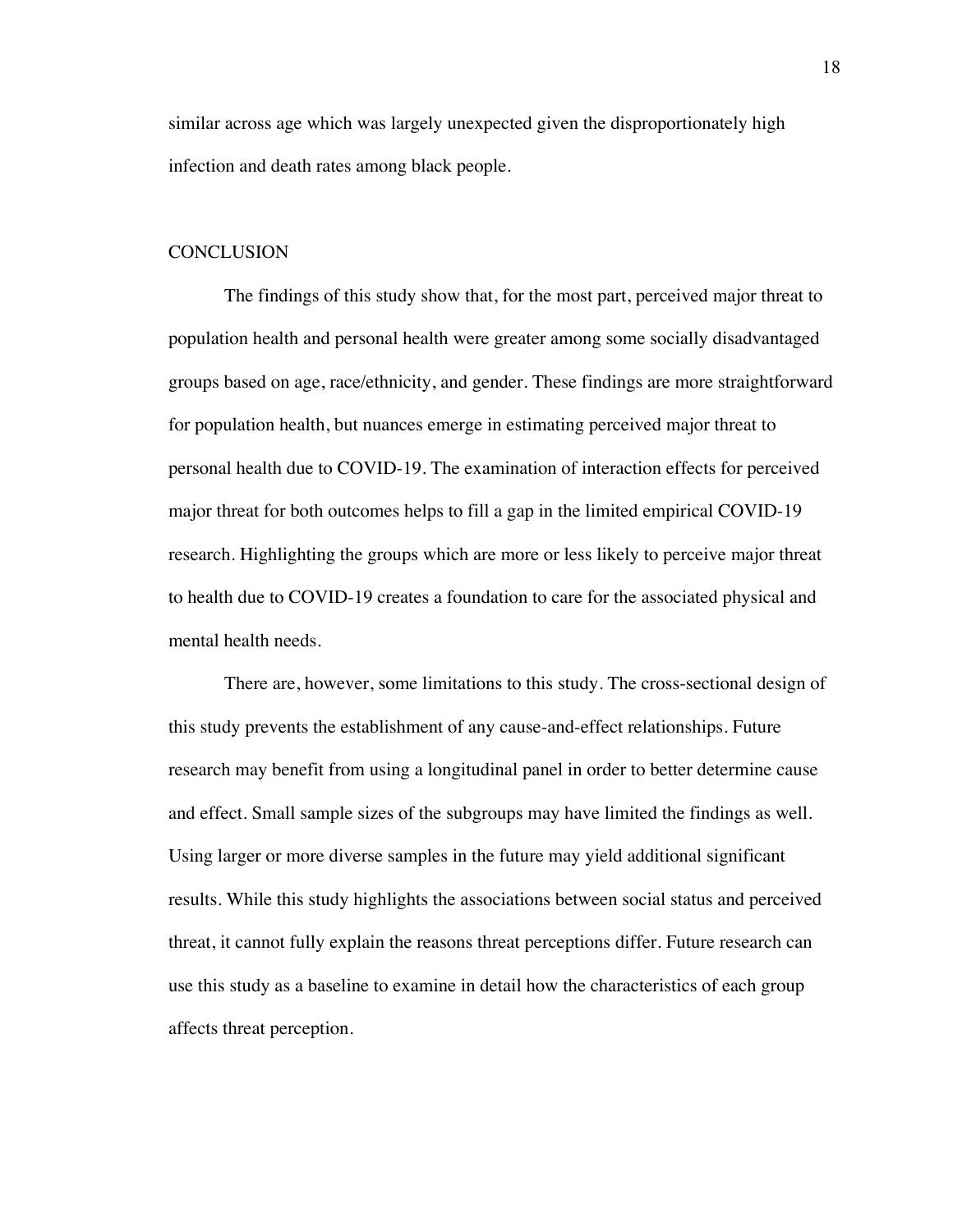Despite noted limitations, this study contributed to the literature by examining the effects of age, race/ethnicity, and gender on perceived threat of COVID-19 toward population health and personal health. Examining the interactions between these groups allows for opportunities to empirically recognize the impact of intersecting social statuses. When healthcare workers and policy makers consider how perceived threat is patterned across society, those with the greatest need can be identified and helped more efficiently.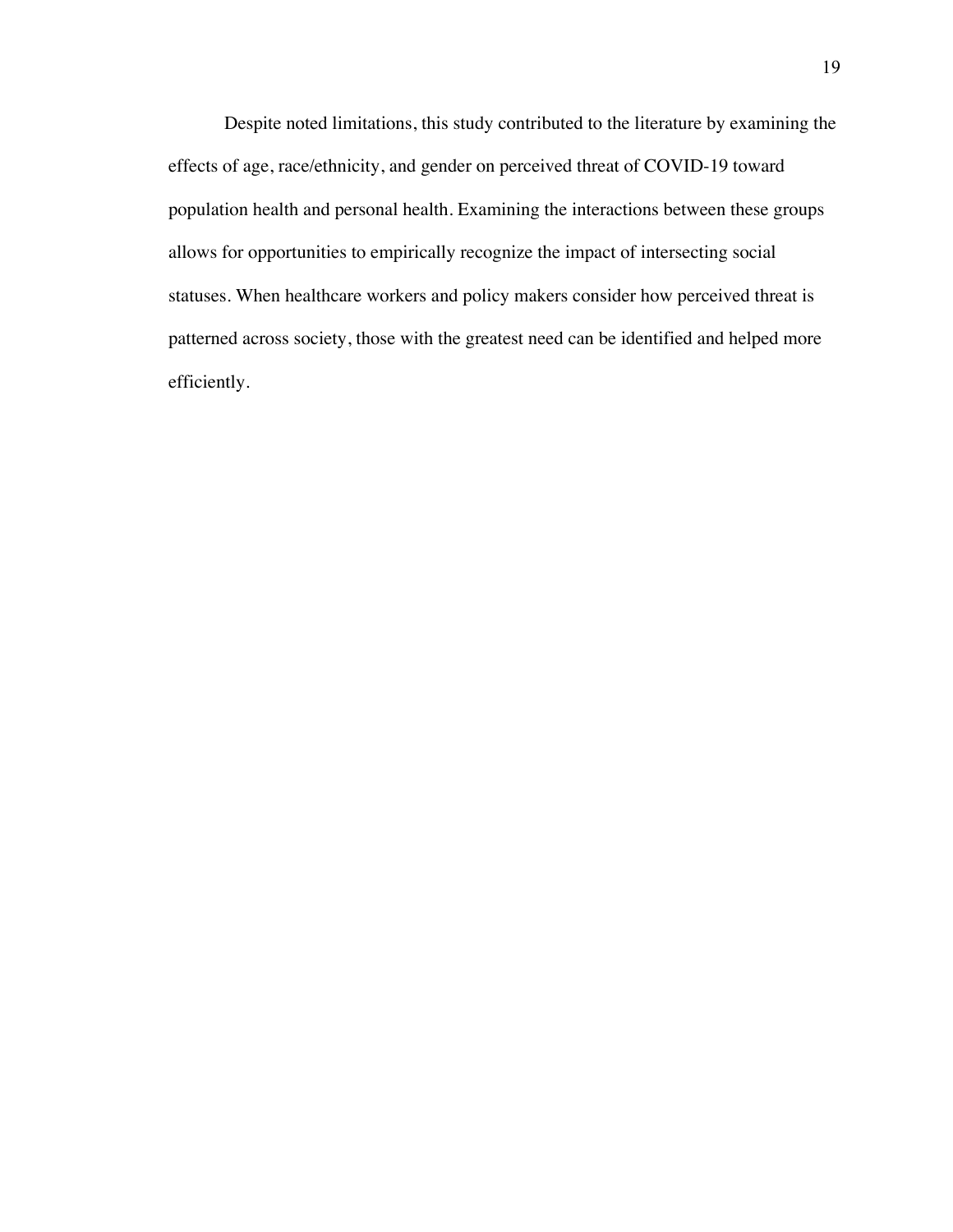#### **REFERENCES**

- Ahmad, Farida B., Jodi A. Cisewski, Arialdi Miniño, Robert N. Anderson. 2021. "Provisional Mortality Data — United States, 2020." *Morbidity and Mortality Weekly Report* 70(14): 519-522.
- Allcott, Hunt, Levi Boxell, Jacob Conway, Matthew Gentzkow, Michael Thaler, David Yang. 2020. "Polarization and public health: Partisan differences in social distancing during the coronavirus pandemic." *Journal of Public Economics* 191: 1-11.
- Bruine de Bruin, Wändi, and Daniel Bennett. 2020. "Relationships Between Initial COVID-19 Risk Perceptions and Protective Health Behaviors: A National Survey." *American Journal of Preventive Medicine* 59(2):157−167.
- Calvillo, Dustin P., Bryan J. Ross, Ryan J. B. Garcia, Thomas J. Smelter, and Abraham M. Rutchick. 2020. "Political Ideology Predicts Perceptions of the Threat of COVID-19 (and Susceptibility to Fake News About It)." *Social Psychological and Personality Science* 11(8) 1119-1128.
- CDC COVID-19 Response Team. 2020. "Severe Outcomes Among Patients with Coronavirus Disease 2019 (COVID-19) — United States, Fethompary 12–March 16, 2020." *Morbidity and Mortality Weekly Report* 69(12): 343-346.
- Cobb, Ryon J., Christy L. Erving, and W. Carson Byrd. 2021. "Perceived COVID-19 Health Threat Increases Psychological Distress among Black Americans." *Ethnic and Racial Studies* 44 (5): 806–818.
- Ferrer, Rebecca and William M. Klein. 2015. "Risk perceptions and health behavior." *Current Opinion in Psychology* 5: 85-89.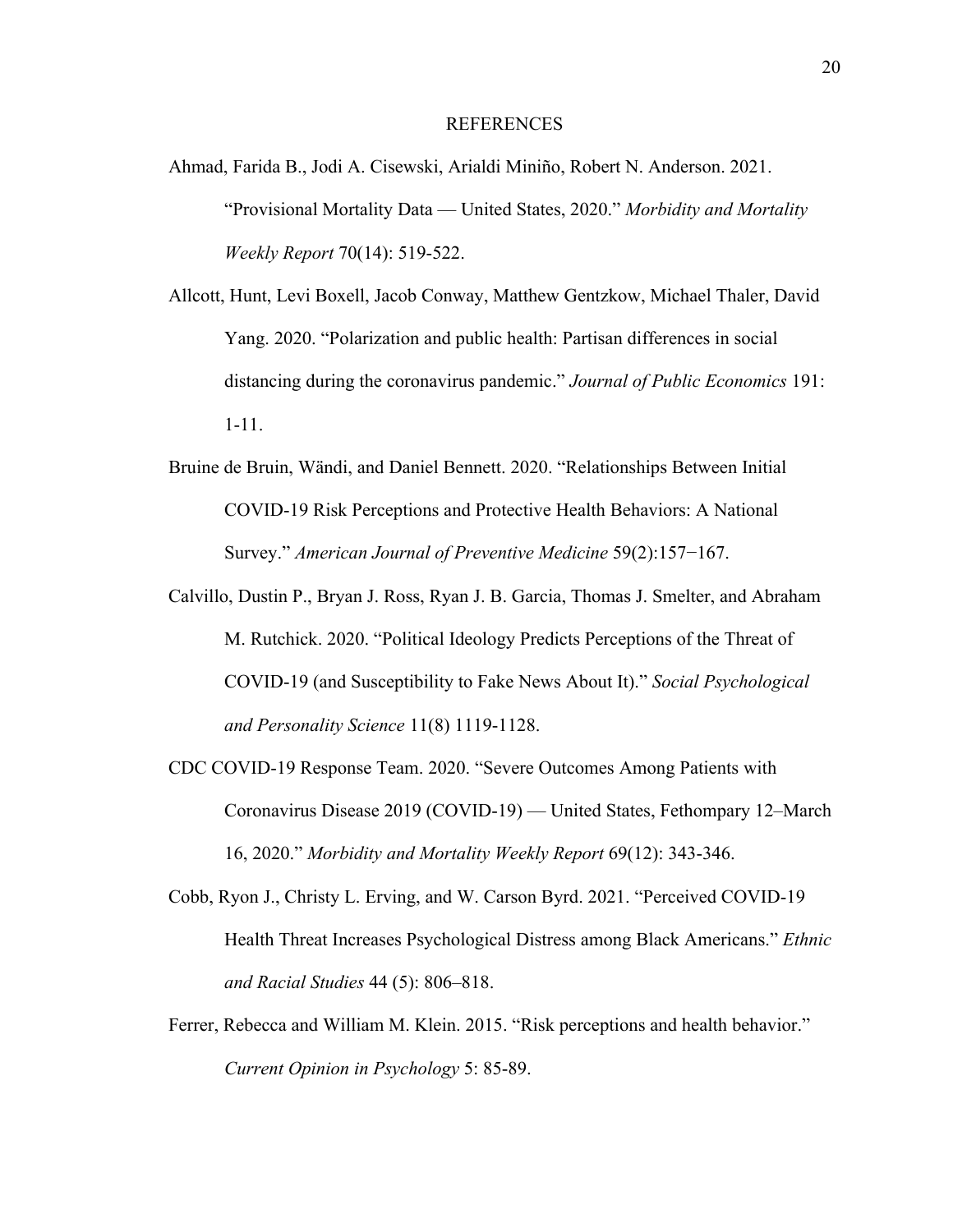- Hearne, Brittany N. 2021. "Psychological distress across intersections of race/ ethnicity, gender, and marital status during the COVID-19 pandemic." *Ethnicity & Health*. doi:10.1080/13557858.2021.1969537
- Hooper, Monica Webb, Anna María Nápoles, and Eliseo J. Pérez-Stable. 2020. "COVID-19 and Racial/Ethnic Disparities." *JAMA*. doi:10.1001/jama.2020.8598.
- Jeremy A.W. Gold, Lauren M. Rossen, Farida B. Ahmad, Paul Sutton, Zeyu Li, Phillip P. Salvatore, Jayme P. Coyle, Jennifer DeCuir, Brittney N. Baack, Tonji M. Durant, Kenneth L. Dominguez, S. Jane Henley, Francis B. Annor, Jennifer Fuld, Deborah L. Dee, Achuyt Bhattarai, Brendan R. Jackson. 2020. "Race, Ethnicity, and Age Trends in Persons Who Died from COVID-19—United States, May– August 2020." *Morbidity and Mortality Weekly Report* 69:1517–1521.
- Lee, Sherman A. 2020. "Coronavirus Anxiety Scale: A brief mental health screener for COVID-19 related anxiety." *Death Studies* 44(7): 393-401.
- Lewis, Andrew and Raymond Duch. 2021. "Gender differences in perceived risk of COVID-19." *Social Science Quarterly* 102(5): 2124–2133.
- Moen, Phyllis, Joseph H. Pedtke, and Sarah Flood. 2020. "Disparate Disruptions: Intersectional COVID-19 Employment Effects by Age, Gender, Education, and Race/Ethnicity." *Work, Aging and Retirement* 6(4): 207–228.
- Niño, Michael, Casey Harris, Grant Drawve, and Kevin M. Fitzpatrick. 2021. "Race and ethnicity, gender, and age on perceived threats and fear of COVID-19: Evidence from two national data sources." *SSM – Population Health* 13:1-8.
- Pew Research Center. 2020. " Older Americans continue to follow COVID-19 news more closely than younger adults." Retrieved April 11, 2022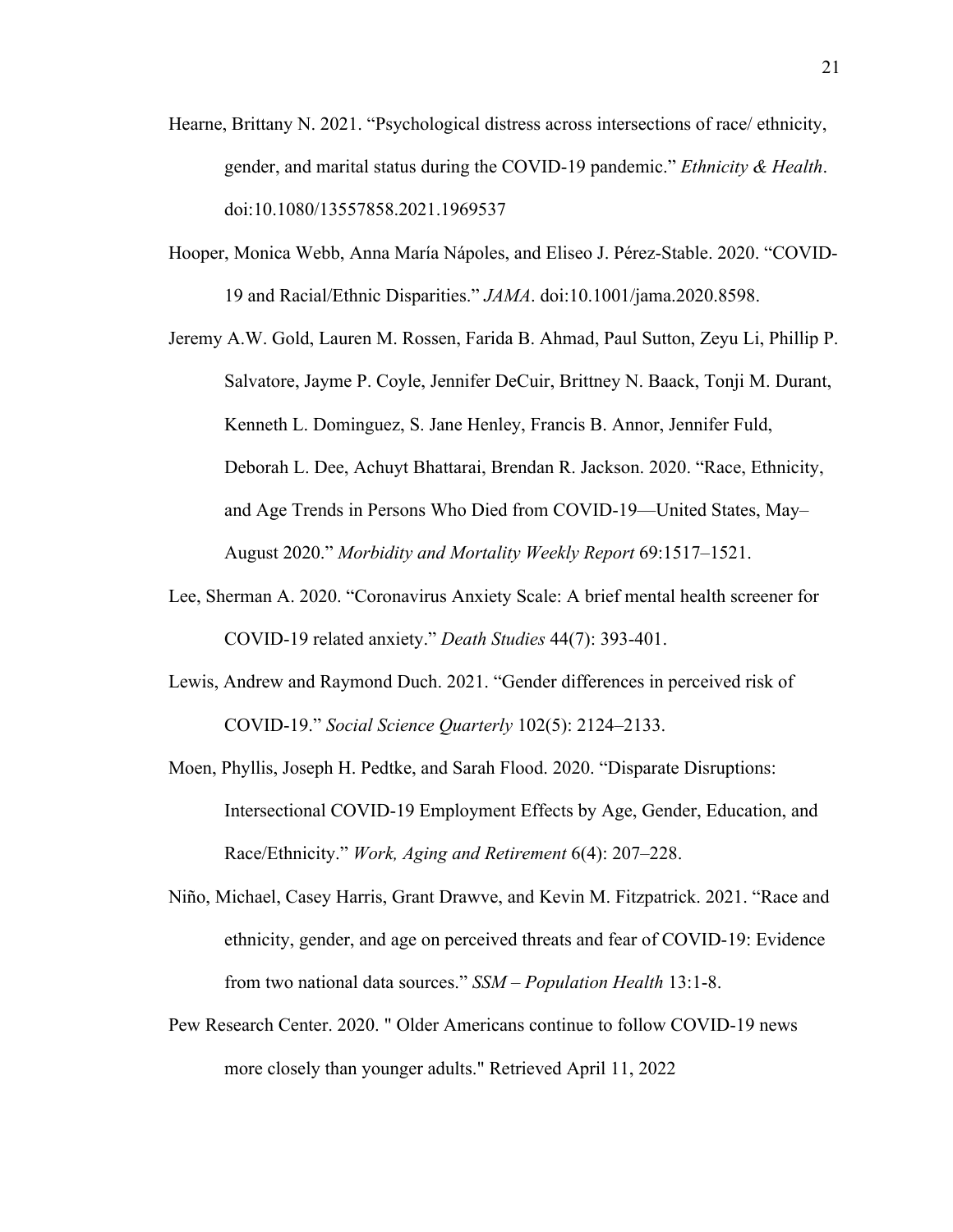(https://www.pewresearch.org/journalism/2020/04/22/older-americans-continueto-follow-covid-19-news-more-closely-than-younger-adults/).

- Purtle, Jonathan. 2020. "COVID-19 and mental health equity in the United States." *Social Psychiatry and Psychiatric Epidemiology* 55(8):969-971.
- Raine, Samuel, Amy Liu, Joel Mintz, Waseem Wahood, Kyle Huntley, Farzanna Haffizulla. 2020. "Racial and Ethnic Disparities in COVID-19 Outcomes: Social Determination of Health." *International Journal of Environmental Research and Public Health*. 17(21): 1-16.
- Salari, Nader, Amin Hosseinian-Far, Rostam Jalali, Aliakbar Vaisi-Raygani, Shna Rasoulpoor, Masoud Mohammadi, Shabnam Rasoulpoor, and Behnam Khaledi-Paveh. 2020. "Prevalence of Stress, Anxiety, Depression among the General Population During the COVID-19 Pandemic: A Systematic Review and Meta-Analysis." *Globalization and Health* 16 (1): 1–11.
- Thompson, Teresa L. "Perceived Threat." in *Encyclopedia of Health Communication*, edited by Thompson, Teresa L. 2014. "Perceived Threat." Pp. 1050-51 in Vol.1 *Encyclopedia of Health Communication,* edited by Teresa L. Thompson. Thousand Oaks, CA: SAGE Publications, Inc.
- Umamaheswar, Janani, and Catherine Tan. 2020. "'Dad, Wash Your Hands': Gender, Care Work, and Attitudes toward Risk during the COVID-19 Pandemic." *Socius: Sociological Research for a Dynamic World* 6:1–14.
- Wade, Mark, Heather Prime, Dylan Johnson, Shealyn S. May, Jennifer M. Jenkins, and Dillon T. Browne. 2021. "The disparate impact of COVID-19 on the mental health of female and male caregivers." *Social Science and Medicine* 275:1-9.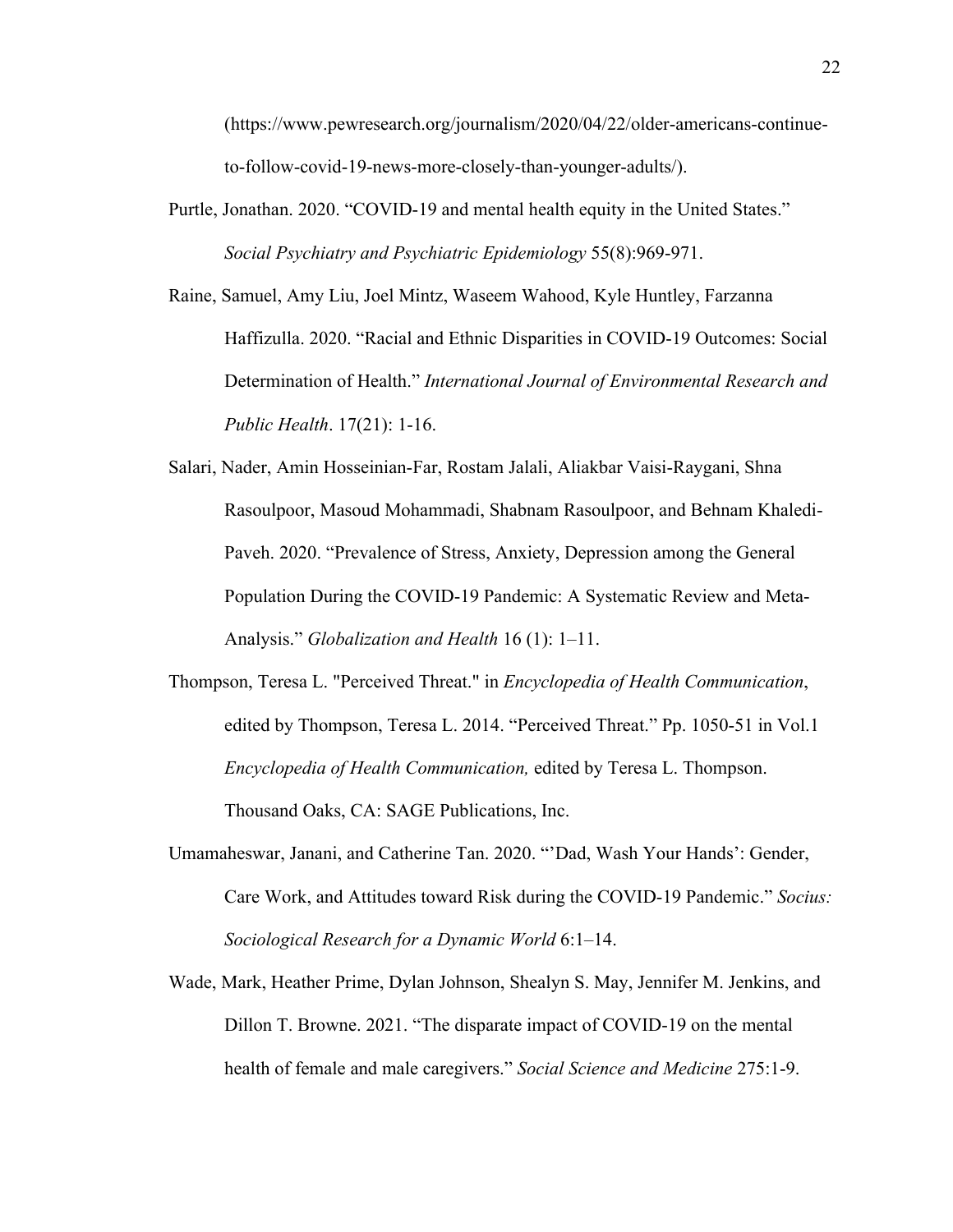- Wilson, Jenna M., Jerin Lee & Natalie J. Shook. 2021. "COVID-19 worries and mental health: the moderating effect of age." *Aging & Mental Health* 25(7):1289-1296.
- Wu, Yan Yan, Margaret Walkover, and Wei Zhang. 2021. "Trends in psychological distress and COVID-19 incidence across 15 U.S. metropolitan statistical areas in 2020." *Social Science and Medicine* 285:1-4.
- Yan, Brandon W., Andrea L. Hwang, Fiona Ng, Janet N. Chu, Janice Y. Tsoh, and Tung T. Nguyen. 2021. "Death Toll of COVID-19 on Asian Americans: Disparities Revealed." *Journal of General Internal Medicine* 36(11): 3545–3549.
- Yang, Tse-Chuan, Seung-won Emily Choi, and Feinuo Sun. 2021. "COVID-19 Cases in US Counties: Roles of Racial/Ethnic Density and Residential Segregation." *Ethnicity & Health* 26 (1): 11–21.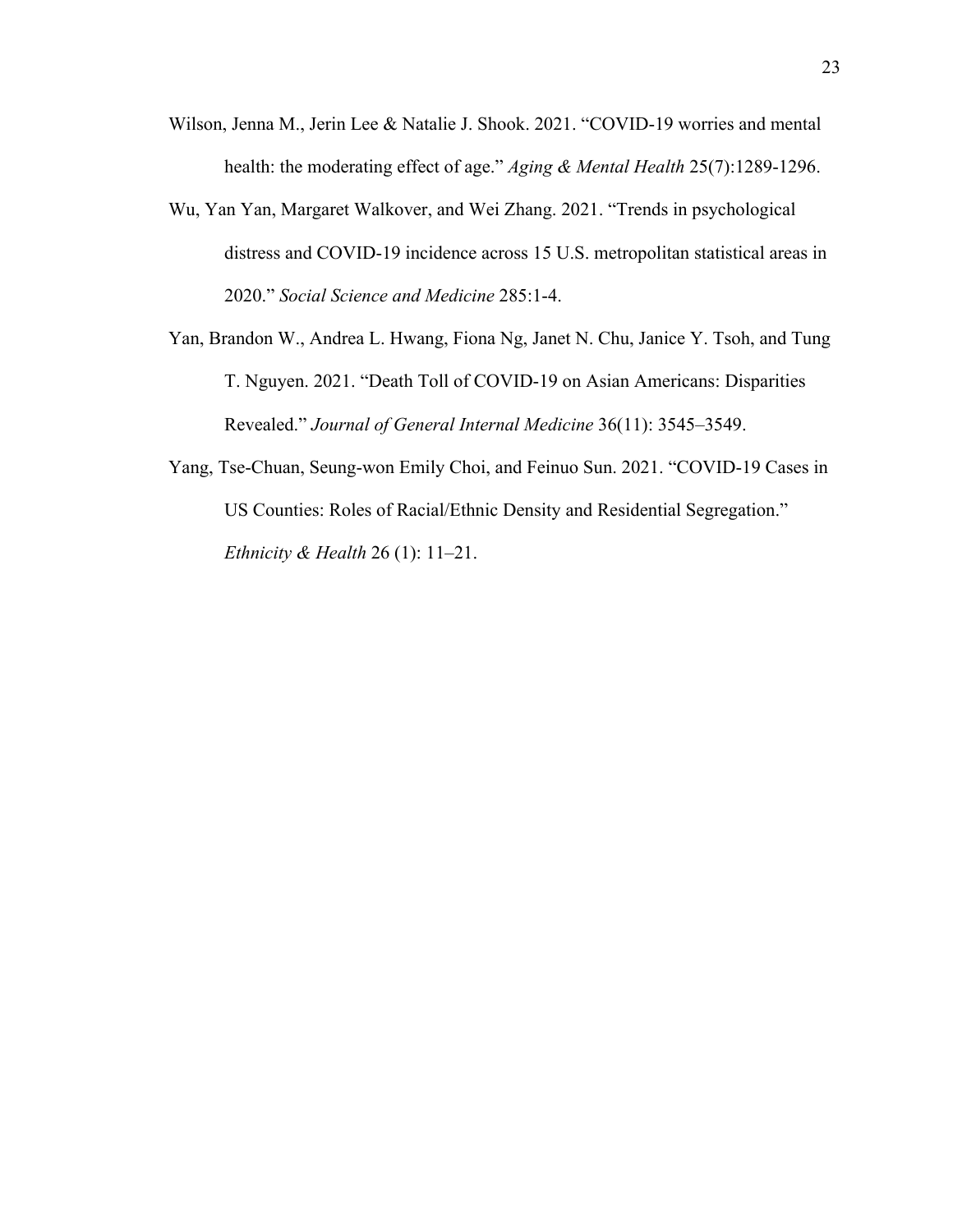## Tables and Figures

| Table 1: Weighted descriptive statistics for all study variables.<br>American Trends Panel, $N = 9,069$ . |            |  |  |  |  |  |
|-----------------------------------------------------------------------------------------------------------|------------|--|--|--|--|--|
|                                                                                                           | Proportion |  |  |  |  |  |
| Major Threat to Population Health $(1 = yes)$                                                             | 0.34       |  |  |  |  |  |
| Major Threat to Personal Health $(1 = yes)$                                                               | 0.68       |  |  |  |  |  |
| Race/Ethnicity                                                                                            |            |  |  |  |  |  |
| White                                                                                                     | 0.7        |  |  |  |  |  |
| <b>Black</b>                                                                                              | 0.09       |  |  |  |  |  |
| Hispanic                                                                                                  | 0.17       |  |  |  |  |  |
| Asian                                                                                                     | 0.03       |  |  |  |  |  |
| Age Groups                                                                                                |            |  |  |  |  |  |
| Young Adult (18-29)                                                                                       | 0.1        |  |  |  |  |  |
| Adult (30-49)                                                                                             | 0.33       |  |  |  |  |  |
| Middle Age (50-64)                                                                                        | 0.3        |  |  |  |  |  |
| Older $(65+)$                                                                                             | 0.27       |  |  |  |  |  |
| Gender                                                                                                    |            |  |  |  |  |  |
| Female                                                                                                    | 0.54       |  |  |  |  |  |
| <b>Control Variables</b>                                                                                  |            |  |  |  |  |  |
|                                                                                                           | 0.16       |  |  |  |  |  |
| Northeast<br>Midwest                                                                                      | 0.22       |  |  |  |  |  |
|                                                                                                           |            |  |  |  |  |  |
| South                                                                                                     | 0.4        |  |  |  |  |  |
| West                                                                                                      | 0.23       |  |  |  |  |  |
| Urban                                                                                                     | 0.89       |  |  |  |  |  |
| High School or Less                                                                                       | 0.15       |  |  |  |  |  |
| Some College                                                                                              | 0.29       |  |  |  |  |  |
| College Graduate                                                                                          | 0.56       |  |  |  |  |  |
| Low Income $(\leq$ \$40,000)                                                                              | 0.27       |  |  |  |  |  |
| Middle Income(\$40,000 to \$80,000)                                                                       | 0.32       |  |  |  |  |  |
| High Income $(>\$80,000)$                                                                                 | 0.42       |  |  |  |  |  |
| Very Conservative                                                                                         | 0.08       |  |  |  |  |  |
| Conservative                                                                                              | 0.23       |  |  |  |  |  |
| Moderate                                                                                                  | 0.37       |  |  |  |  |  |
| Liberal                                                                                                   | 0.23       |  |  |  |  |  |
| Very Liberal                                                                                              | 0.1        |  |  |  |  |  |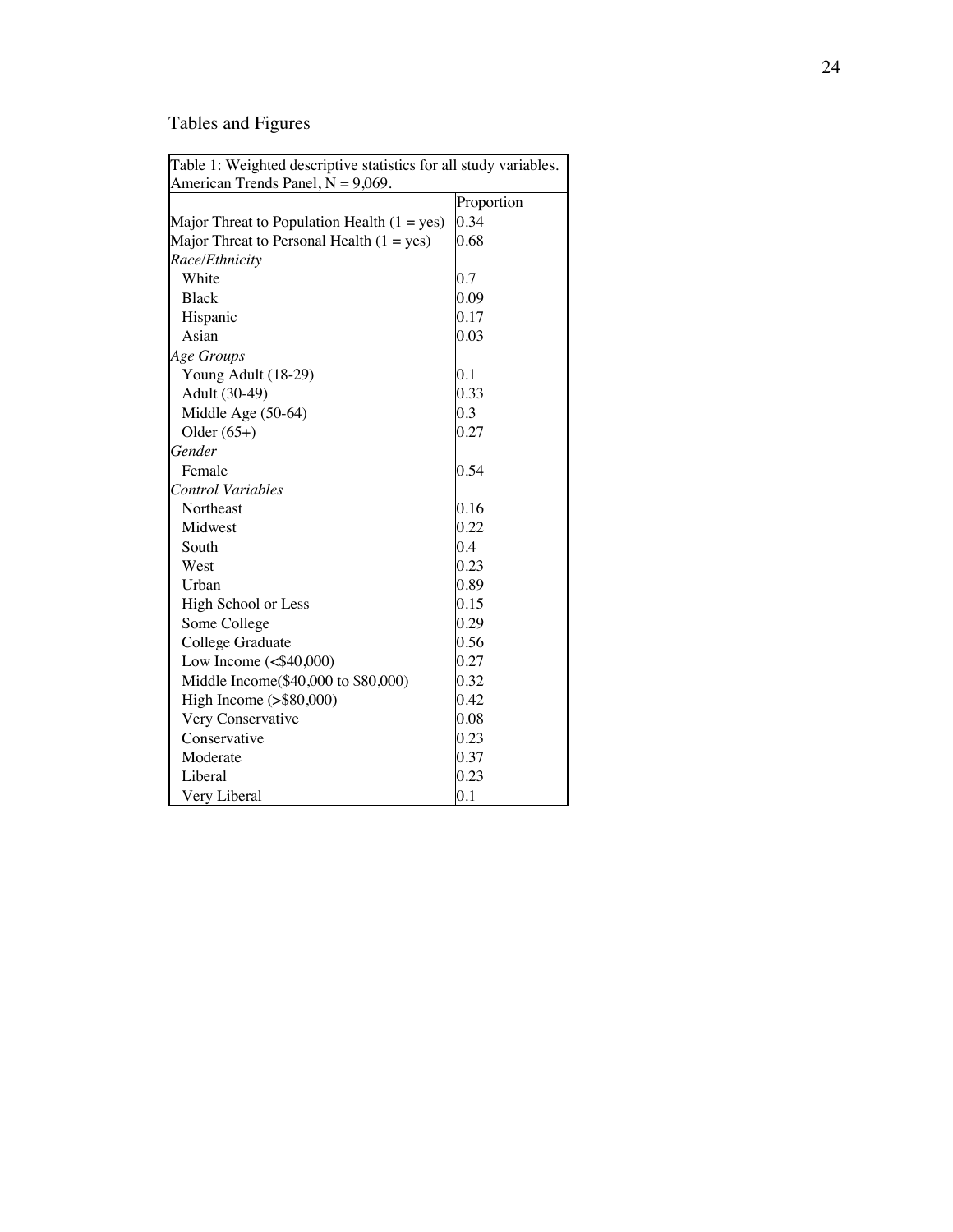| Table 2: Logistic Regression Estimates Predicting Perceived Major Threat to Population Health and Personal Health. American Trends Panel, N=9,069 |                     |  |                                   |       |                                 |      |                                |  |                            |       |                             |      |
|---------------------------------------------------------------------------------------------------------------------------------------------------|---------------------|--|-----------------------------------|-------|---------------------------------|------|--------------------------------|--|----------------------------|-------|-----------------------------|------|
|                                                                                                                                                   | Population Health   |  |                                   |       | Personal Health                 |      |                                |  |                            |       |                             |      |
|                                                                                                                                                   | Model 1A            |  | Model 2A                          |       | Model 3A                        |      | Model 1B                       |  | Model 2B                   |       | Model 3B                    |      |
|                                                                                                                                                   | $b$ (se)            |  | OR $b$ (se)                       |       | OR $b$ (se)                     |      | OR $b$ (se)                    |  | OR $b$ (se)                |       | OR $b$ (se)                 | OR   |
| Adult (30-49) <sup>a</sup>                                                                                                                        | $0.71(.16)$ ***     |  | $2.03 \mid 0.63 \; (0.23)$ **     |       | $1.88 \mid 0.44 \; (.25)$       |      | $1.55$ 0.11 (.14)              |  | $1.12 \mid 0.16 \, (.17)$  |       | $1.17 - 0.10$ (.20)         | 0.9  |
| Middle Age (50-64) <sup>a</sup>                                                                                                                   | $1.16(.16)$ ***     |  | $3.19$ 1.26 (.23)***              |       | $3.53$ 1.07 (.26)***            |      | $2.92 \mid 0.44 \; (.15)$ ***  |  | $1.56$ 0.52 (.17)**        |       | $1.68$ 0.35 (.21)           | 1.42 |
| Older $(65+)$ <sup>a</sup>                                                                                                                        | $1.54(.16)$ ***     |  | 4.68 1.65 $(.23)$ ***             |       | $5.21$   1.47 (.26)***          |      | 4.35 0.88 $(.15)$ ***          |  | 2.42 0.91 (.17)***         |       | 2.48 0.82 (.21)***          | 2.27 |
| <b>Black</b> <sup>b</sup>                                                                                                                         | $0.83$ $(.13)$ ***  |  | $2.31$ 1.22 $(.41)$ <sup>**</sup> |       | $3.39 \mid 0.83 \; (.13)$ ***   |      | $2.3$ 0.89 (.17)***            |  | $2.43$ 0.72 (.48)          |       | $2.05$ 0.88 $(.17)$ ***     | 2.42 |
| <b>Hispanic</b> <sup>b</sup>                                                                                                                      | $0.78(.13)$ ***     |  | $2.18 \mid 0.71 \; (0.33)^*$      |       | $2.03 \mid 0.79 \; (.13)$ ***   |      | $2.2 \mid 0.74 \; (.14)^{***}$ |  | $2.09$ 0.74 (.27)**        |       | $2.1 \, 0.74 \, (.14)$ ***  | 2.1  |
| Asianb                                                                                                                                            | $0.83$ $(.20)$ ***  |  | $2.3 0.96(.48)*$                  |       | $2.61 \mid 0.84 \; (.20)$ ***   |      | $2.33$ 1.08 $(.22)$ ***        |  | $2.94$ 2.18 $(.68)$ **     |       | 8.85 1.09 (.22)***          | 2.98 |
| Female <sup>c</sup>                                                                                                                               | $0.21$ $(.08)*$     |  | $1.23 \mid 0.21 \; (0.08)^*$      |       | $1.23$ -0.03 (.28)              |      | $0.97$ 0.32 $(.08)$ ***        |  | $1.38$ 0.32 $(.08)$ ***    |       | 1.38 0.09 (.23)             | 1.09 |
| Controls                                                                                                                                          |                     |  |                                   |       |                                 |      |                                |  |                            |       |                             |      |
| Midwest <sup>d</sup>                                                                                                                              | $-0.32$ (.12)*      |  | $0.73$ -0.32 $(.12)$ **           |       | $0.72$ -0.32 (.12)**            |      | $0.73$ -0.30 $(.13)$ **        |  | $0.74$ -0.31 $(.12)*$      |       | $0.73$ -0.29 $(.13)*$       | 0.75 |
| South <sup>d</sup>                                                                                                                                | $-0.09(0.11)$       |  | $0.91$ -0.07 (.11)                | 0.93  | $-0.10(0.11)$                   |      | $0.91$ -0.10 (.12)             |  | $0.9 - 0.10(0.12)$         |       | $0.91$ -0.11 (.12)          | 0.9  |
| West <sup>d</sup>                                                                                                                                 | $-0.15$ $(.12)$     |  | $0.86$ -0.14 $(.12)$              |       | $0.87$ -0.16 (12)               |      | $0.86$ -0.20 (.13)             |  | $0.82$ -0.19 (.13)         |       | $0.83$ -0.20 (.13)          | 0.82 |
| Urban <sup>e</sup>                                                                                                                                | 0.08(0.12)          |  | $1.09 \mid 0.10 \; (.12)$         |       | $1.1 \mid 0.09 \; (.12)$        |      | $1.09$ 0.32 $(.12)$ ***        |  | $1.37 \, 0.31 \, (0.12)^*$ |       | $1.36$ 0.31 $(.12)*$        | 1.37 |
| Some Collegef                                                                                                                                     | 0.10(0.11)          |  | 1.1 0.08(.11)                     |       | $1.08 \mid 0.10 \, (.11)$       |      | $1.1 \mid 0.12 \, (.11)$       |  | $1.12 \mid 0.12 \; (0.11)$ |       | $1.13$ 0.11 (.11)           | 1.12 |
| College Graduatef                                                                                                                                 | 0.03(0.10)          |  | $1.03 \mid 0.02 \; (.10)$         |       | $1.02 \mid 0.03 \ldots (10)$    |      | $1.03$ 0.27 $(.10)$ ***        |  | $1.31 \ 0.28 \ (.10)$ **   |       | $1.32 \, 0.27 \, (0.10)$ ** | 1.31 |
| Middle Income (40K to 80K) <sup>g</sup>                                                                                                           | $-0.21$ (.10)*      |  | $0.81$ -0.23 $(.10)^*$            |       | $0.8$ -0.21 $(.10)^*$           |      | $0.81$ -0.16 (.11)             |  | $0.85$ -0.16 (.11)         |       | $0.85$ -0.16 (.11)          | 0.85 |
| High Income $(>\$80K)g$                                                                                                                           | $-0.50$ $(.10)$ *** |  | $0.61$ -0.50 $(.10)$ ***          |       | $0.6$ -0.50 (.10)***            |      | $0.61$ -0.11 $(.11)$ ***       |  | $0.62$ -0.48 $(.11)$ ***   |       | $0.62$ -0.49 $(.11)$ ***    | 0.61 |
| Conservative <sup>h</sup>                                                                                                                         | 0.09(0.18)          |  | 1.1 0.09(.18)                     |       | $1.1 \mid 0.09 \, (.18)$        |      | $1.09$ 0.33 $(.14)$ ***        |  | $1.39$ 0.32 $(.14)*$       |       | $1.38$ 0.33 $(.14)*$        | 1.39 |
| Moderateh                                                                                                                                         | $0.85(.16)$ ***     |  | $2.34 0.85(.17)***$               |       | $2.35 \mid 0.85 \; (.17)^{***}$ |      | $2.33$ 1.30 (.14)***           |  | $3.68$ 1.30 $(.14)$ ***    |       | 3.66 1.30 $(.14)$ ***       | 3.68 |
| Liberalh                                                                                                                                          | $0.96(.18)$ ***     |  | $2.62$ 0.96 (.18)***              |       | $2.6 \mid 0.97 \, (.17)$ ***    |      | $2.64$ 2.26 $(.17)$ ***        |  | $9.54$ 2.24 $(.17)$ ***    |       | 9.38 2.26 $(.17)$ ***       | 9.6  |
| Very Liberal <sup>h</sup>                                                                                                                         | $1.02$ $(.21)$ ***  |  | $2.76$ 1.04 $(.21)$ ***           |       | $2.83$ 1.03 (.21)***            |      | 2.79 2.48 (.23)***             |  | 11.89 2.46 (.23)***        |       | 11.72 2.49 (.23)***         | 12   |
| Adult * Black                                                                                                                                     |                     |  | $-0.09(0.45)$                     | 5.82  |                                 |      |                                |  | 0.32(.55)                  | 3.32  |                             |      |
| Middle Age * Black                                                                                                                                |                     |  | $-0.75(0.46)$                     | 5.65  |                                 |      |                                |  | $-0.06(.55)$               | 3.24  |                             |      |
| Older * Black                                                                                                                                     |                     |  | $-0.49(48)$                       | 10.82 |                                 |      |                                |  | 0.80(.60)                  | 11.28 |                             |      |
| Adult * Hispanic                                                                                                                                  |                     |  | 0.26(.37)                         | 4.95  |                                 |      |                                |  | 0.0(0.34)                  | 2.45  |                             |      |
| Middle Age * Hispanic                                                                                                                             |                     |  | 0.17(0.40)                        | 8.49  |                                 |      |                                |  | 0.04(0.41)                 | 3.64  |                             |      |
| Older * Hispanic                                                                                                                                  |                     |  | $-0.54(0.48)$                     | 6.16  |                                 |      |                                |  | $-0.07$ $(.66)$            | 4.85  |                             |      |
| Adult * Asian                                                                                                                                     |                     |  | 0.12(0.53)                        | 5.53  |                                 |      |                                |  | $-1.48$ (.73)*             | 2.36  |                             |      |
| Middle Age * Asian                                                                                                                                |                     |  | $-0.34$ $(.59)$                   | 6.56  |                                 |      |                                |  | $-1.37(.86)$               | 3.78  |                             |      |
| Older * Asian                                                                                                                                     |                     |  | $-0.74$ $(.78)$                   | 6.49  |                                 |      |                                |  | $-1.09(.89)$               | 7.39  |                             |      |
| Adult * Female                                                                                                                                    |                     |  |                                   |       | 0.48(.31)                       | 2.43 |                                |  |                            |       | 0.43(0.27)                  | 1.51 |
| Middle Age * Female                                                                                                                               |                     |  |                                   |       | 0.15(.32)                       | 3.29 |                                |  |                            |       | 0.19(0.27)                  | 1.87 |
| Older * Female                                                                                                                                    |                     |  |                                   |       | 0.12(0.31)                      | 4.76 |                                |  |                            |       | $0.62$ (.27)                | 4.6  |

Notes: \*p<.05; \*\*p<.01; \*\*\*p<.001.<br>
\*Reference is Young Adult (18-29); b Reference is White; c Reference is male; d Reference is Northeast; c Reference is non-urban; f Reference is high school education or less; a Referenc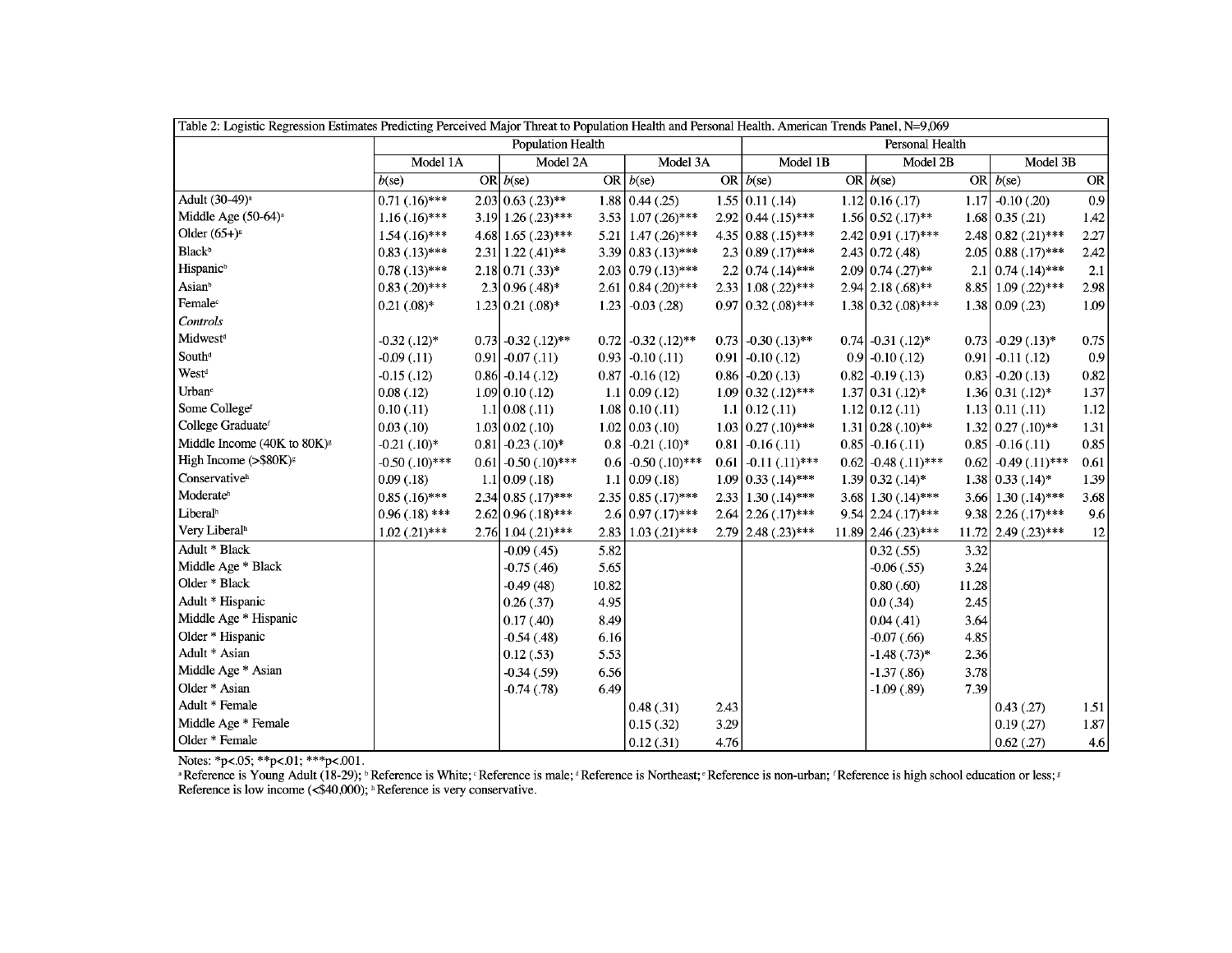

**Figure 1.** Predicted probabilities for perceived major threat to personal health. Reference is White young adult.